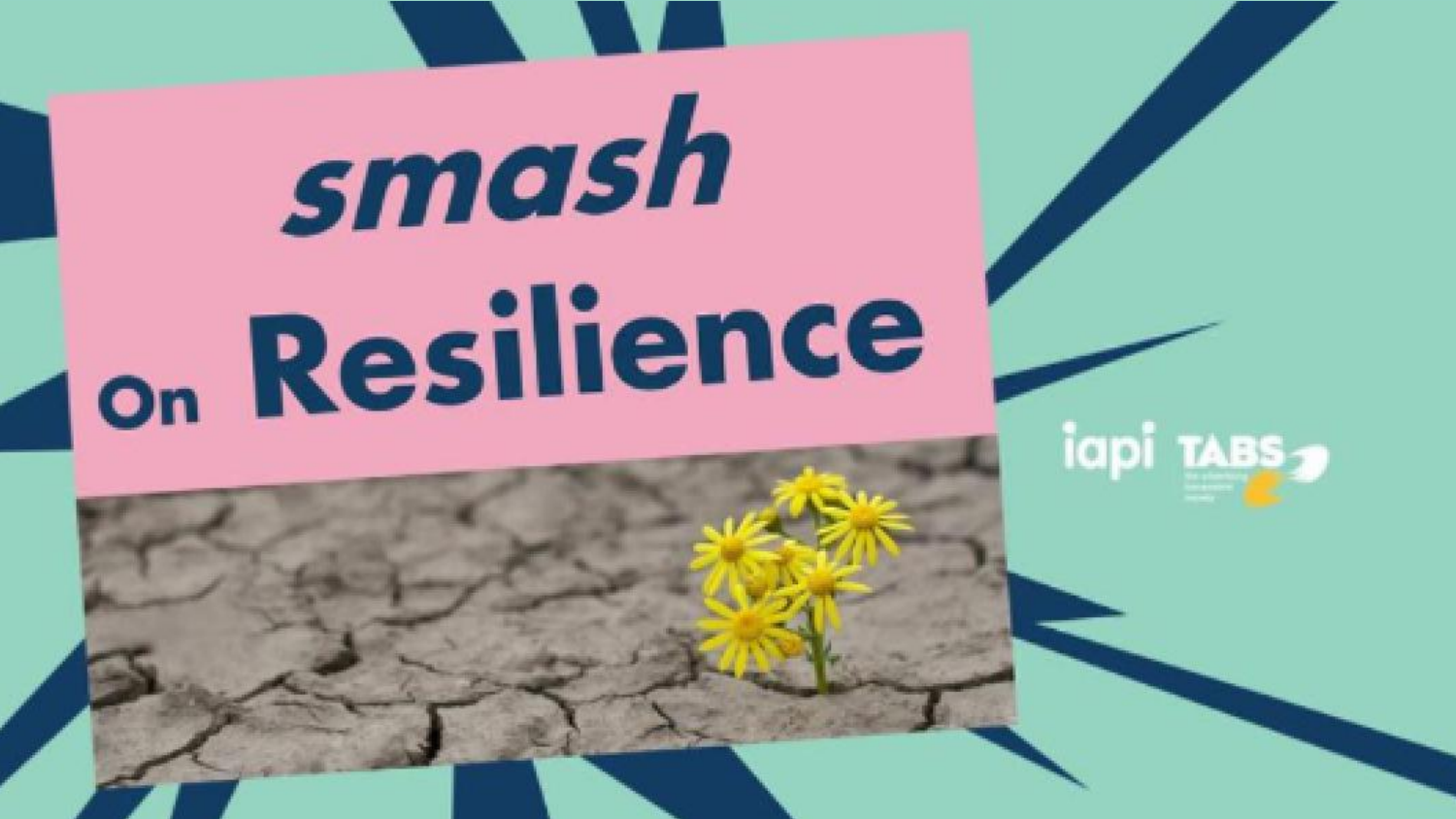

### **RESILIENCE**  is about **bouncing back**  from adversity but it's not just about surviving the worst of our days but **thriving every day**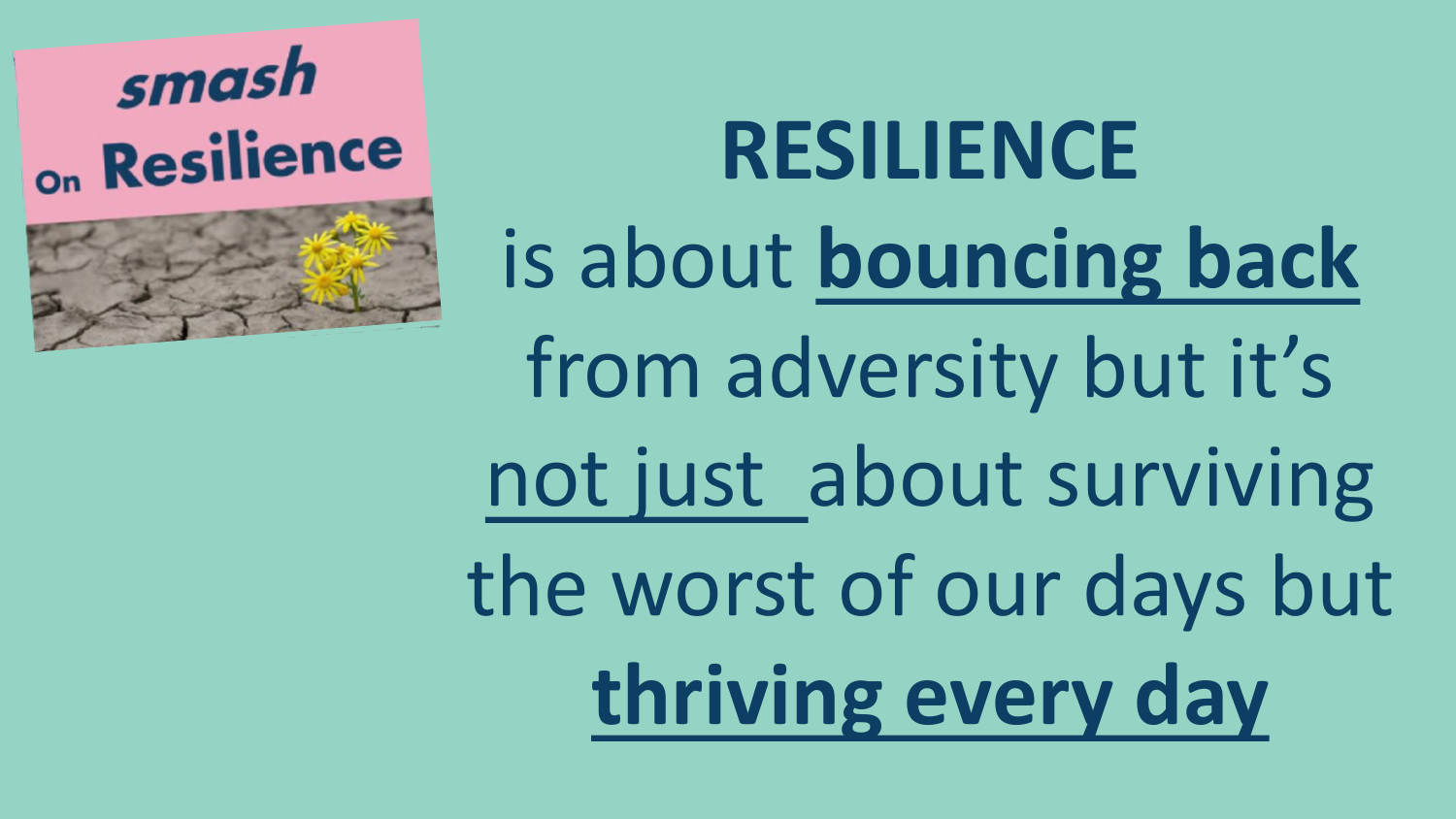Key to Resilience Deal with Amygdala Hijack

**Build inner resources**  $\bullet$ for future challenges

Marinate in the good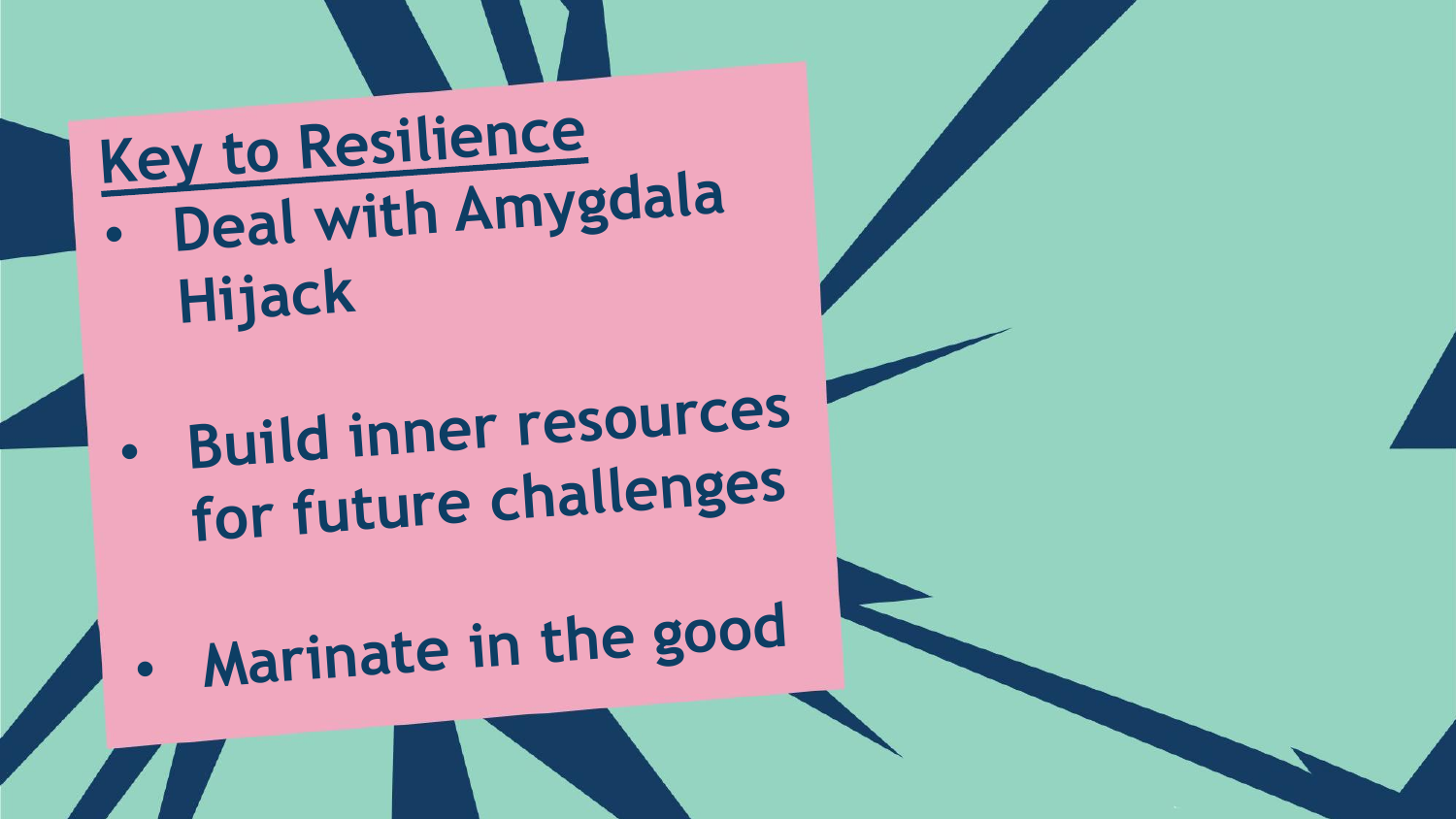#### Key to Resilience - Deal with Amygdala Hijack

**Build resources for**  $\bullet$ future challenges

### Marinade in the good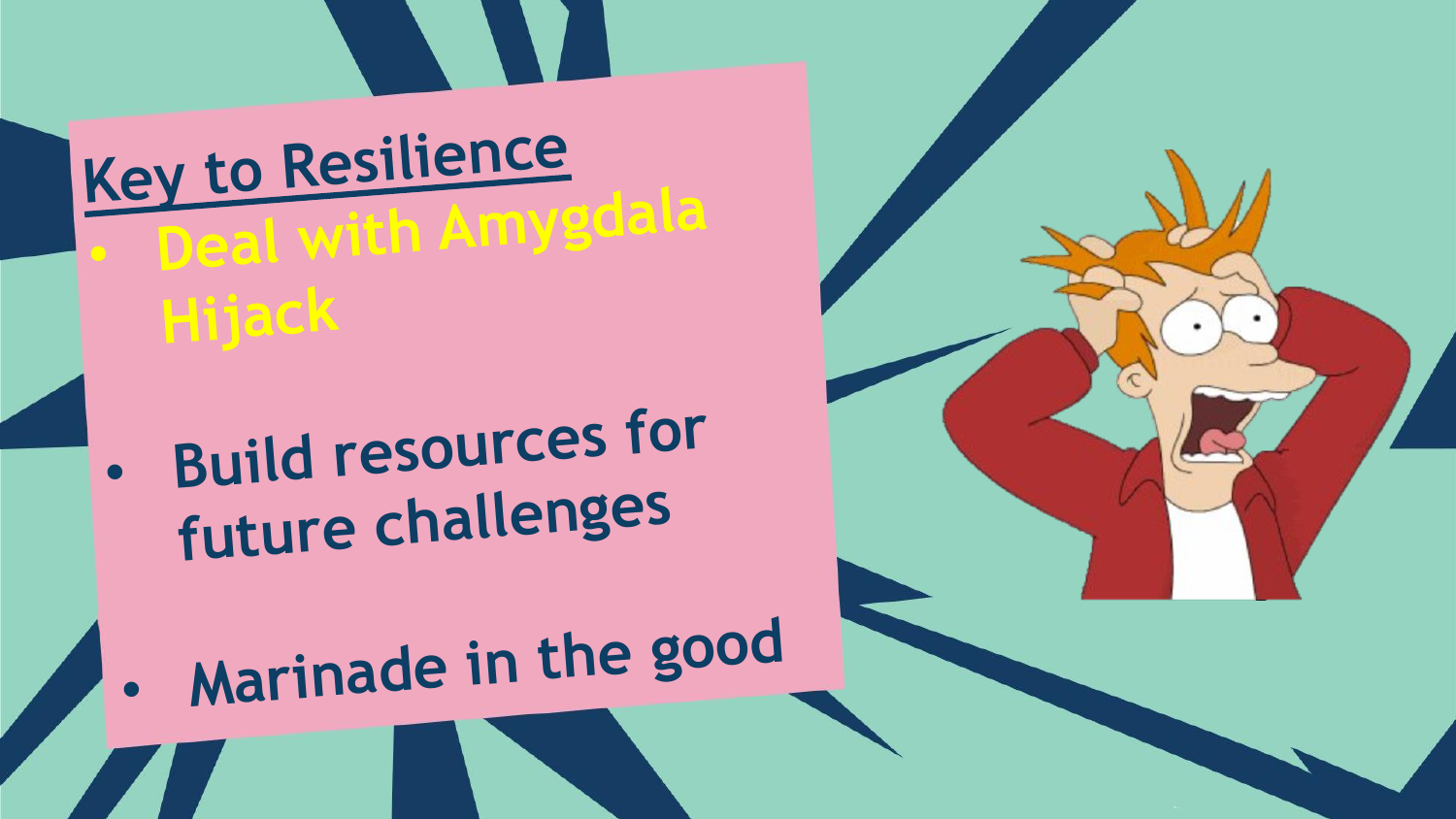## GUARD DOG (AMYGDALA) **SURVIVAL IN THE BRAIN**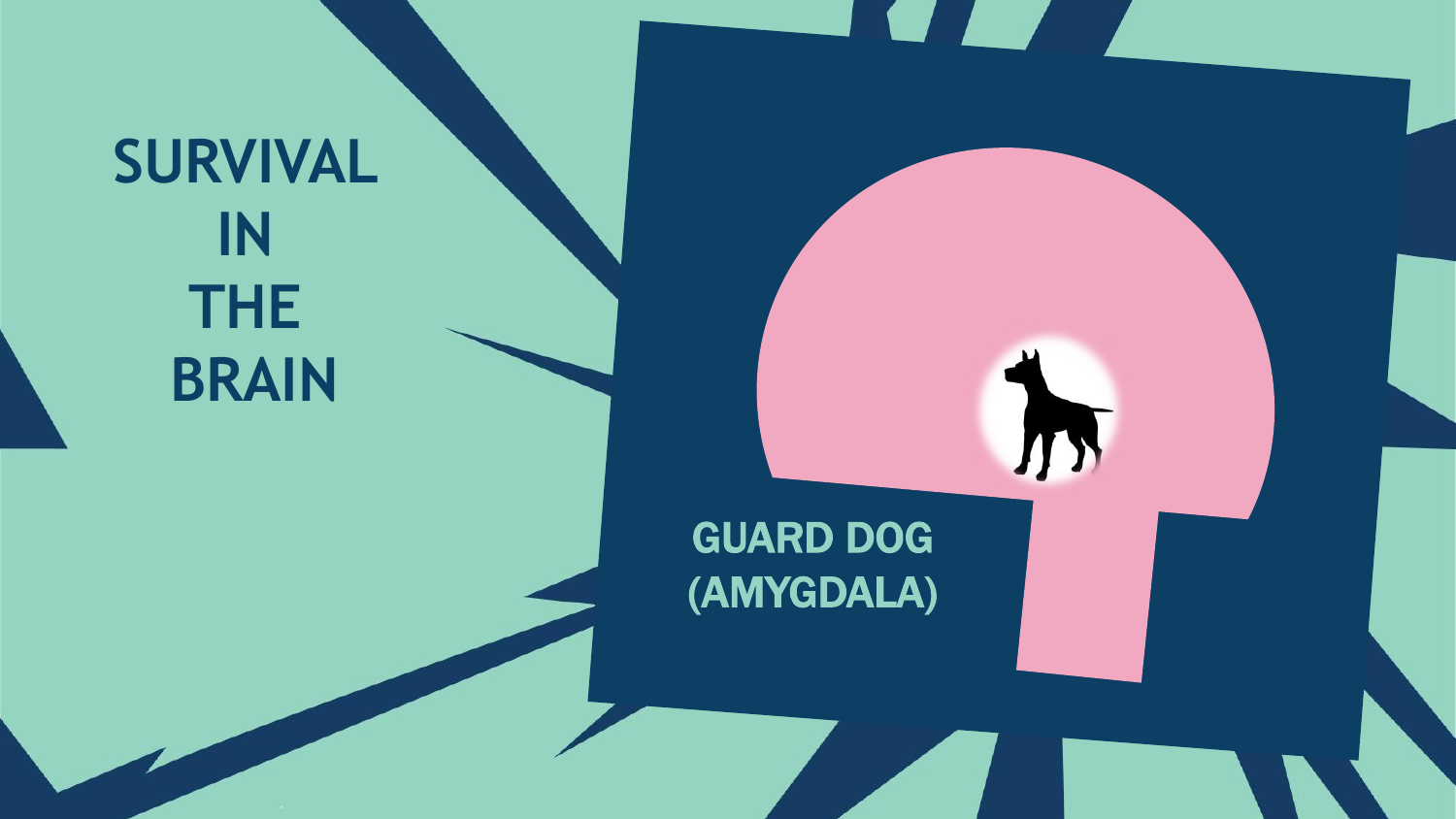**Guard dog's job is singular. Is this new information from my senses safe or unsafe?**

GATE KEEPER (AMYGDALA)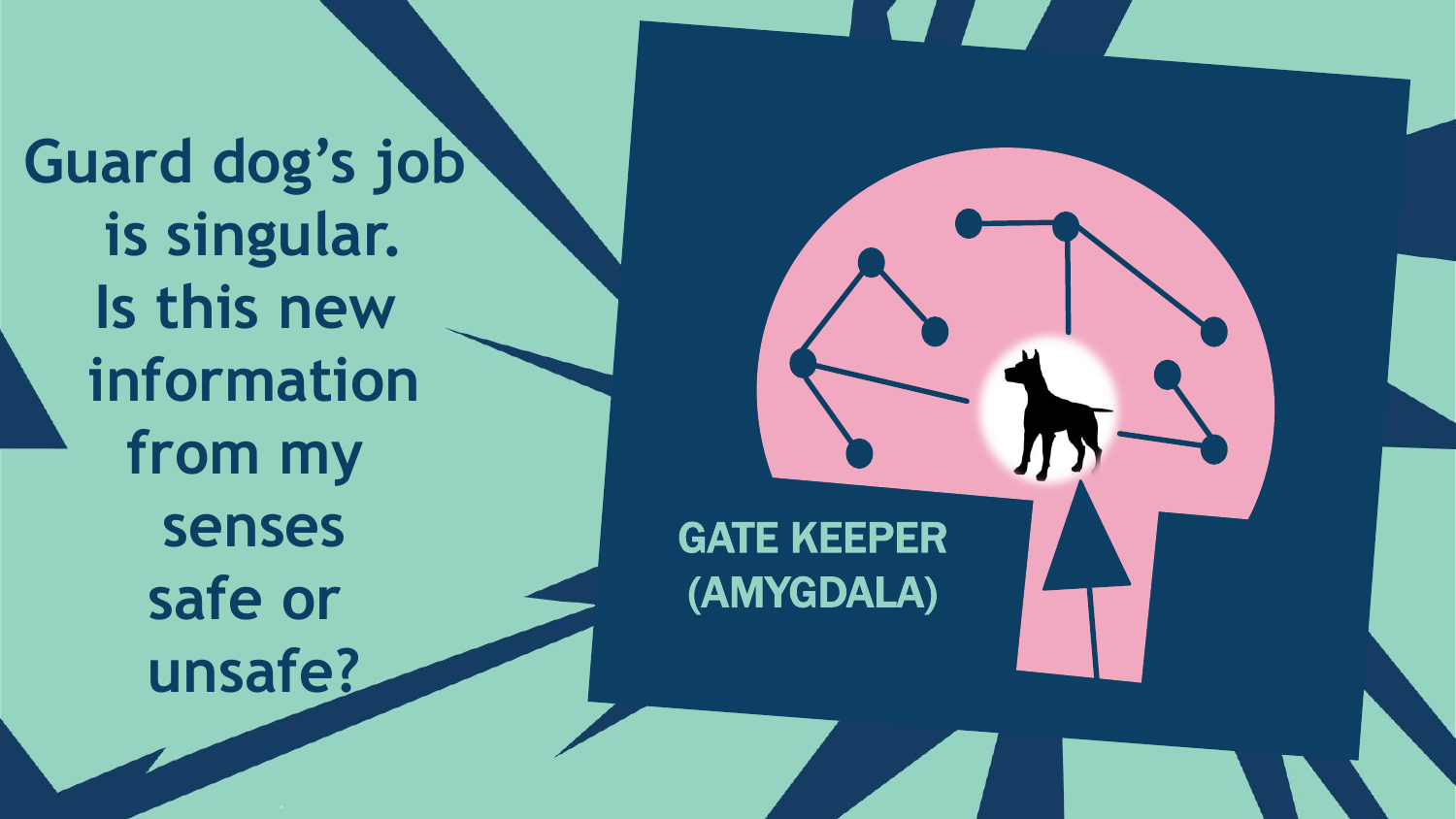**Wise Owl is rational and logical, involved in emotional regulation and behaviour regulation in the brain.**

#### WISE OWL (Pre-Frontal Cortex)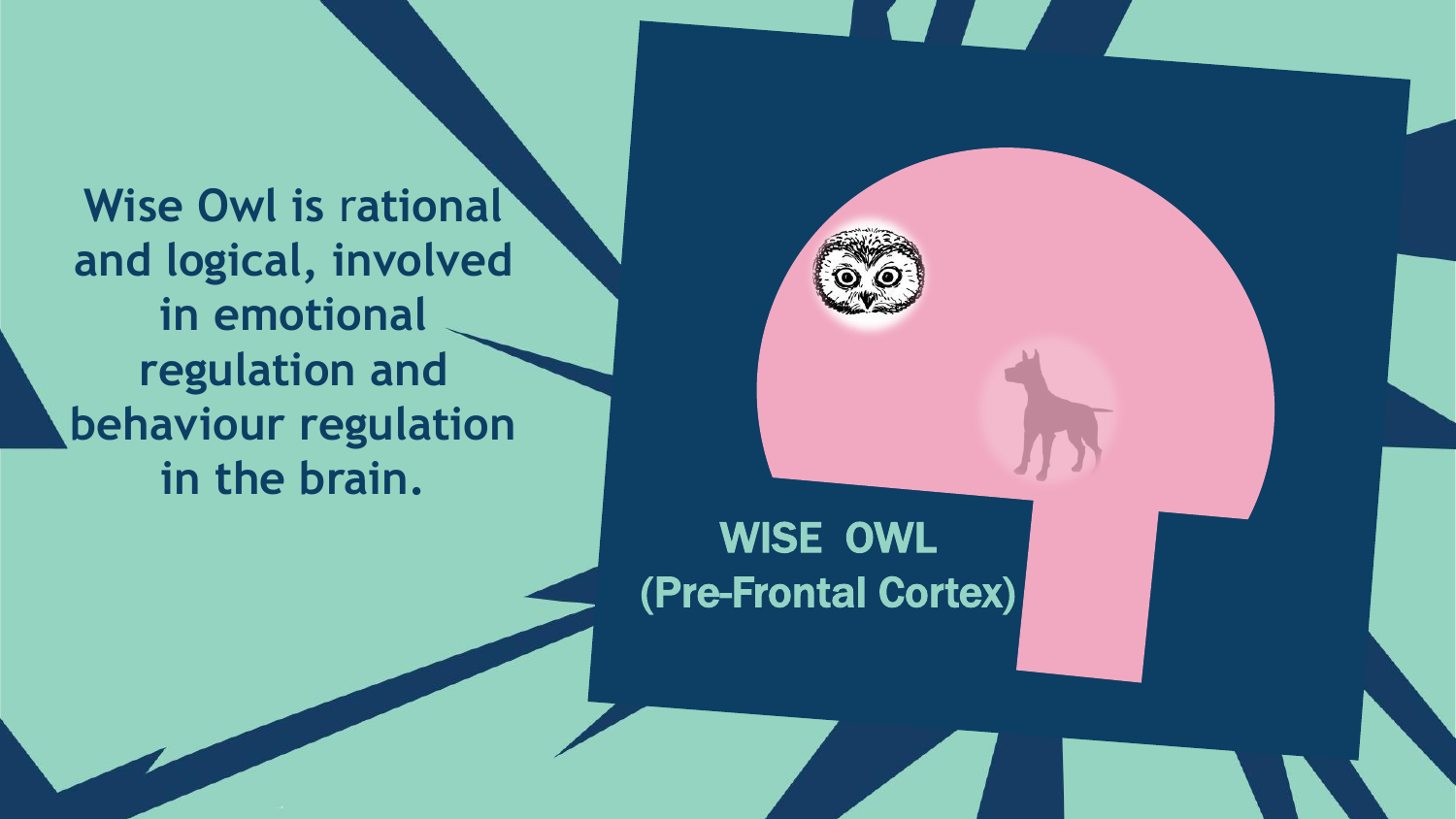**When Guard Dog triggers a stress response it takes over the brain and body…**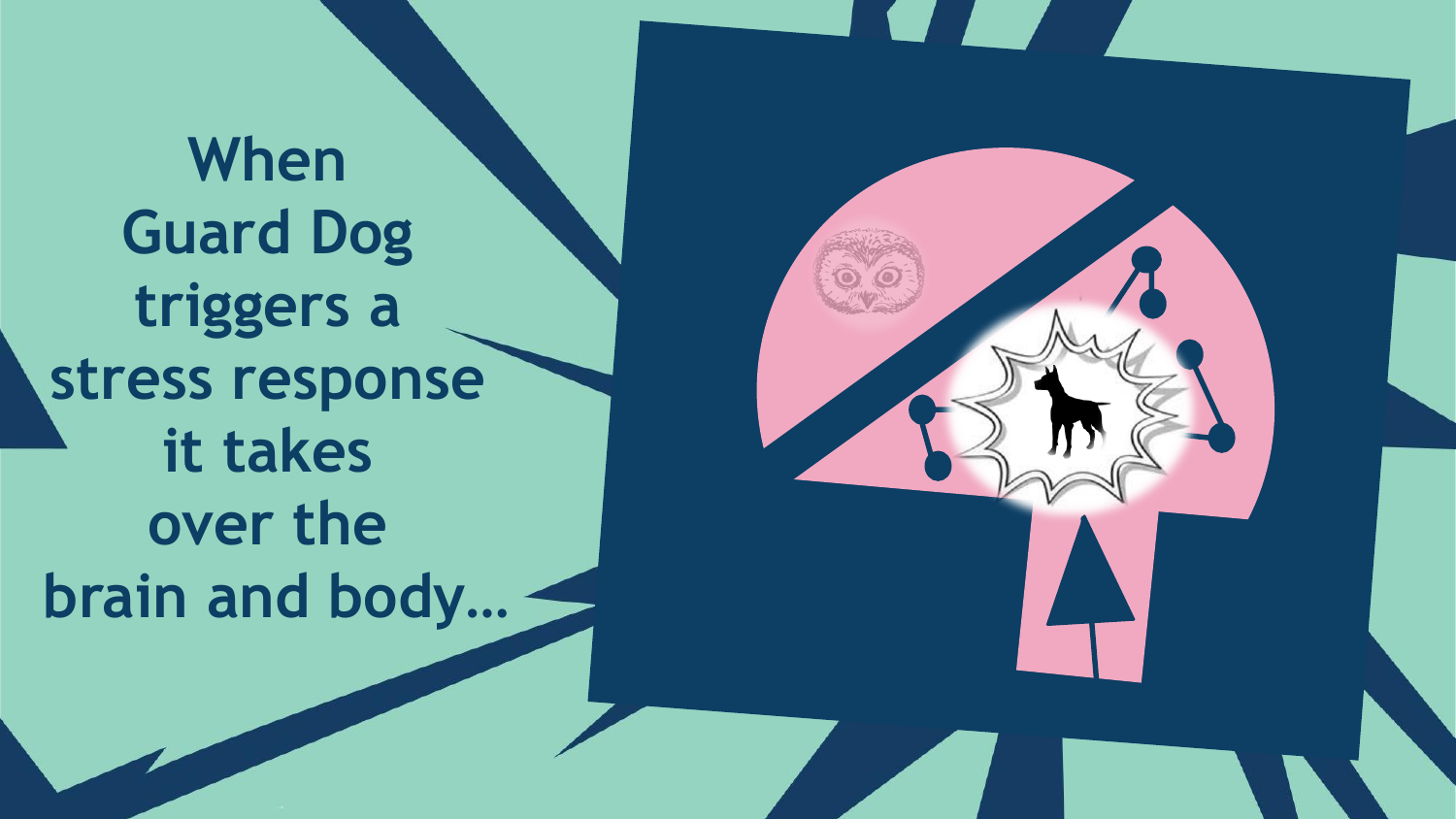**…and the Wise Owl starts to deactivate. The guard dog is now in charge without access to rational brain function** 

Inverse Relationship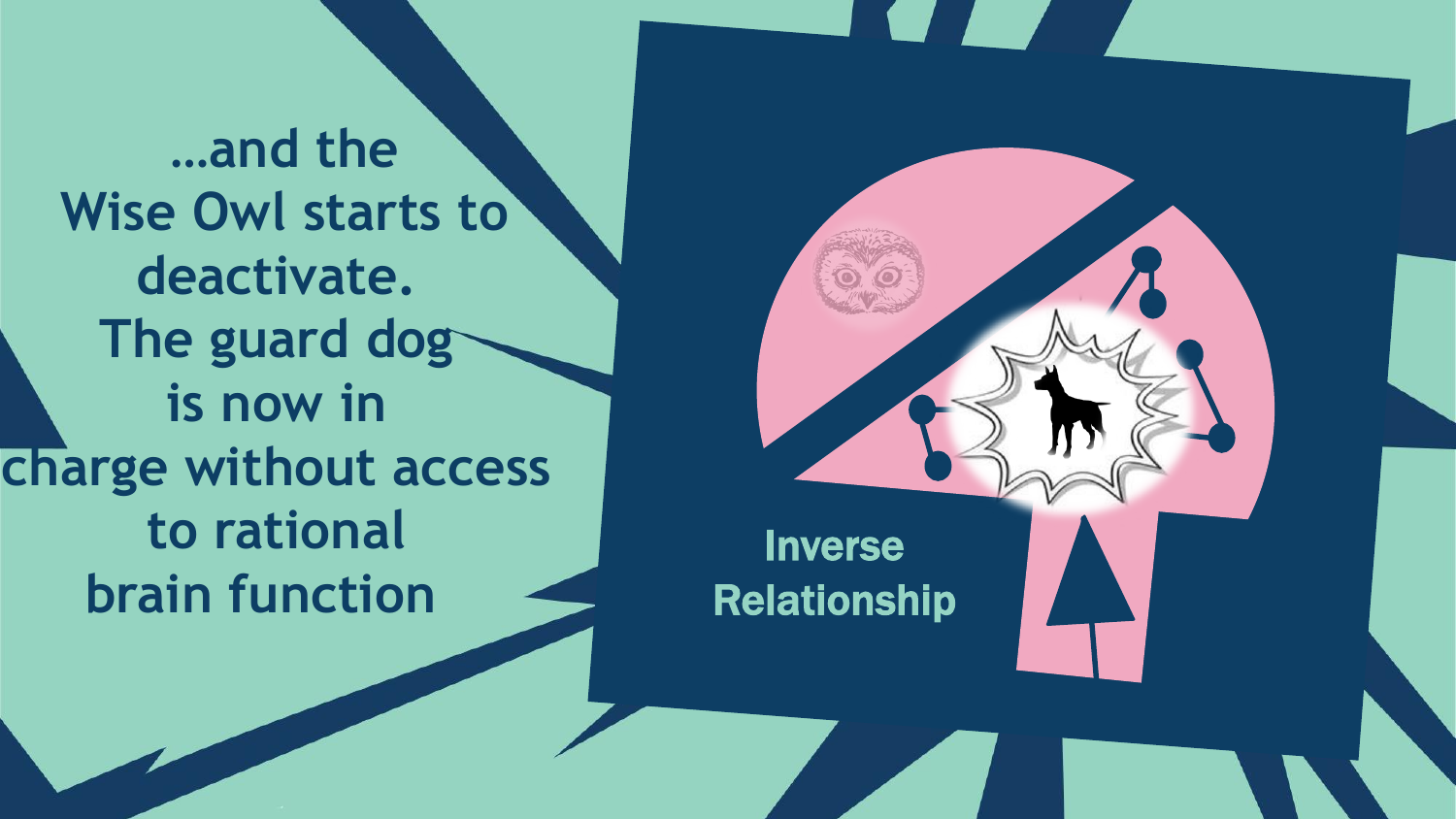We have **seconds to keep the wise owl** on-line 6

Second Rule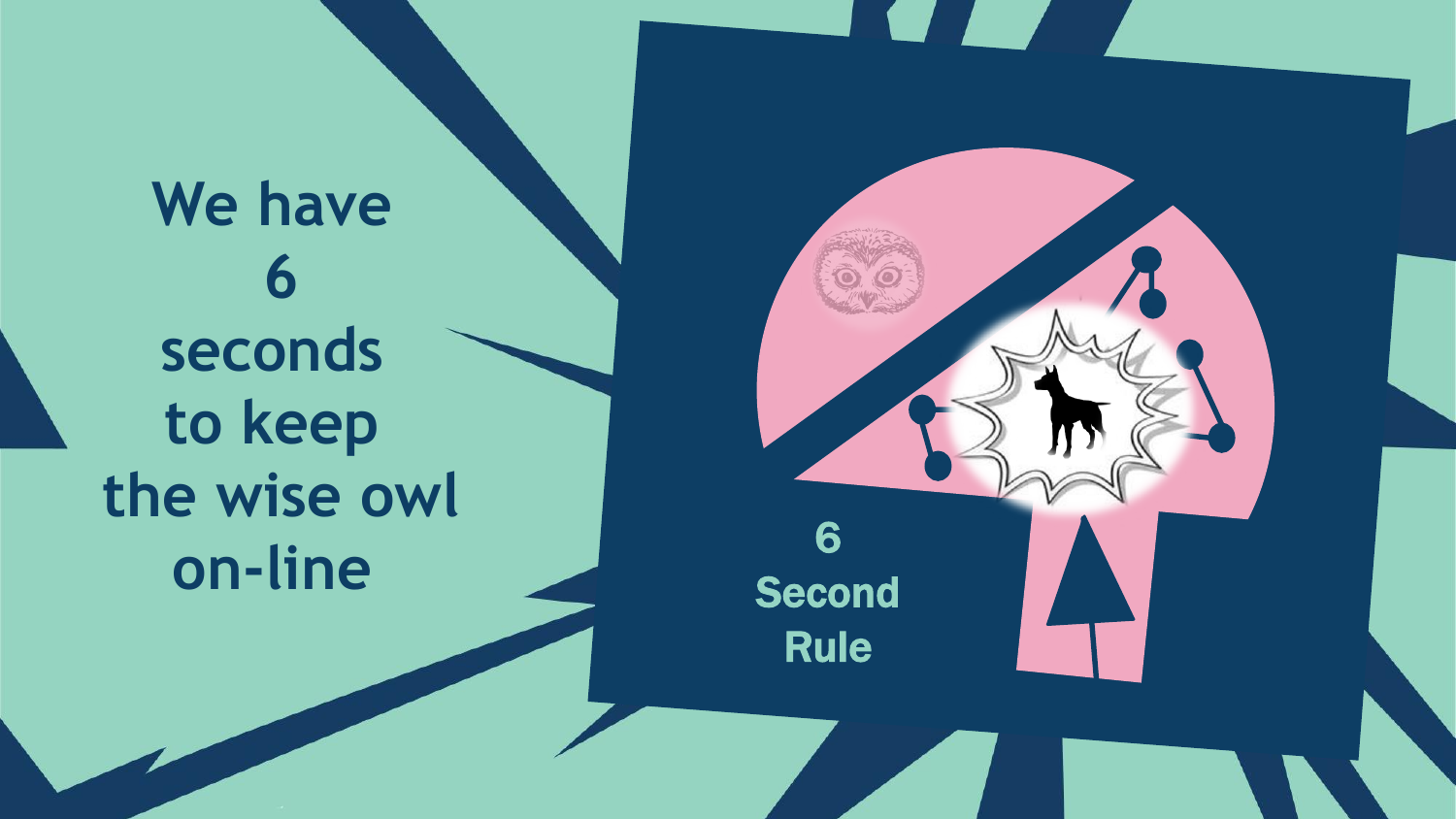

**S: Stop T: Take a Breath O: Observe P: Proceed**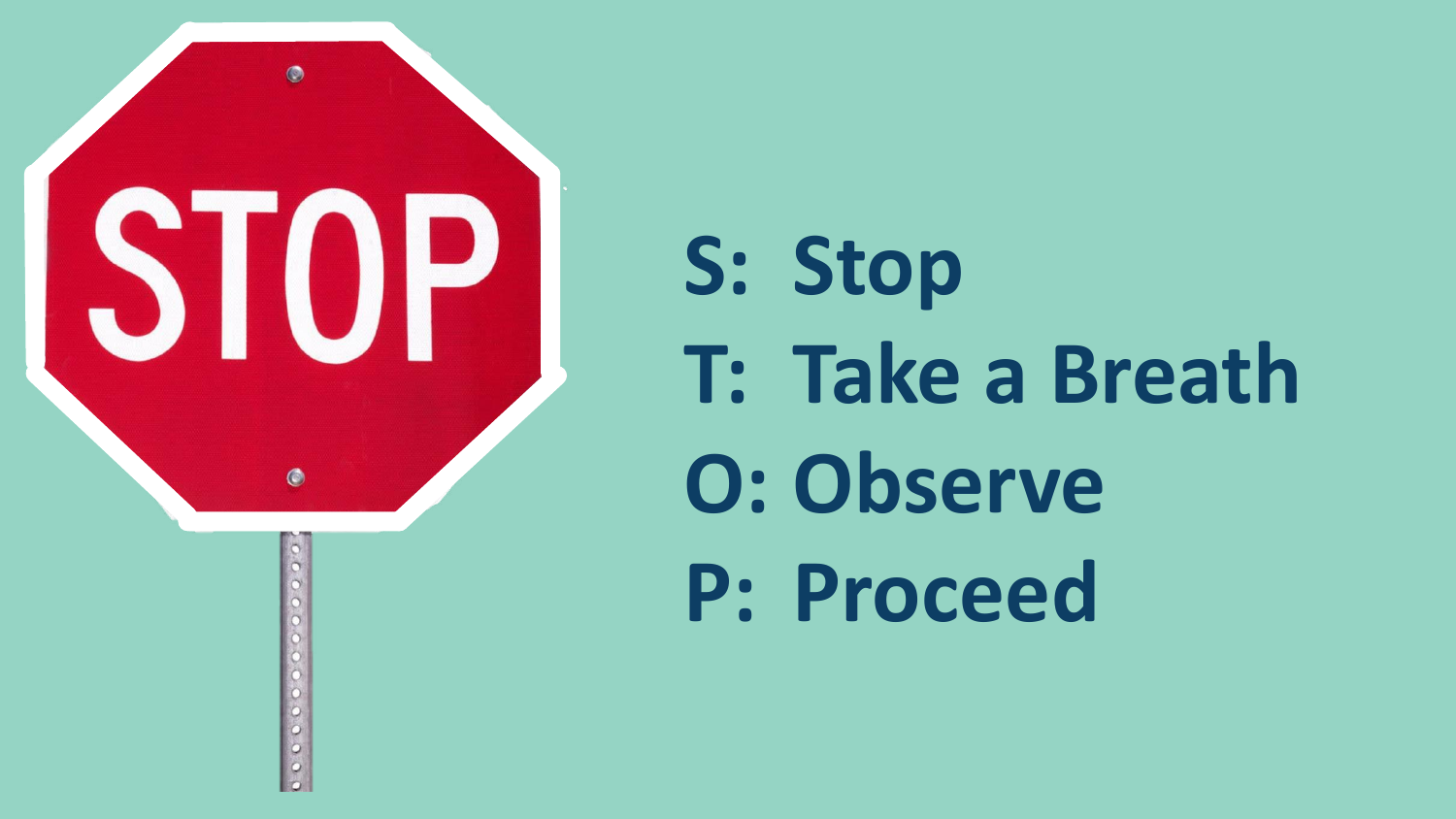#### **Breathe In**



Hold

Hold

**Breathe Out**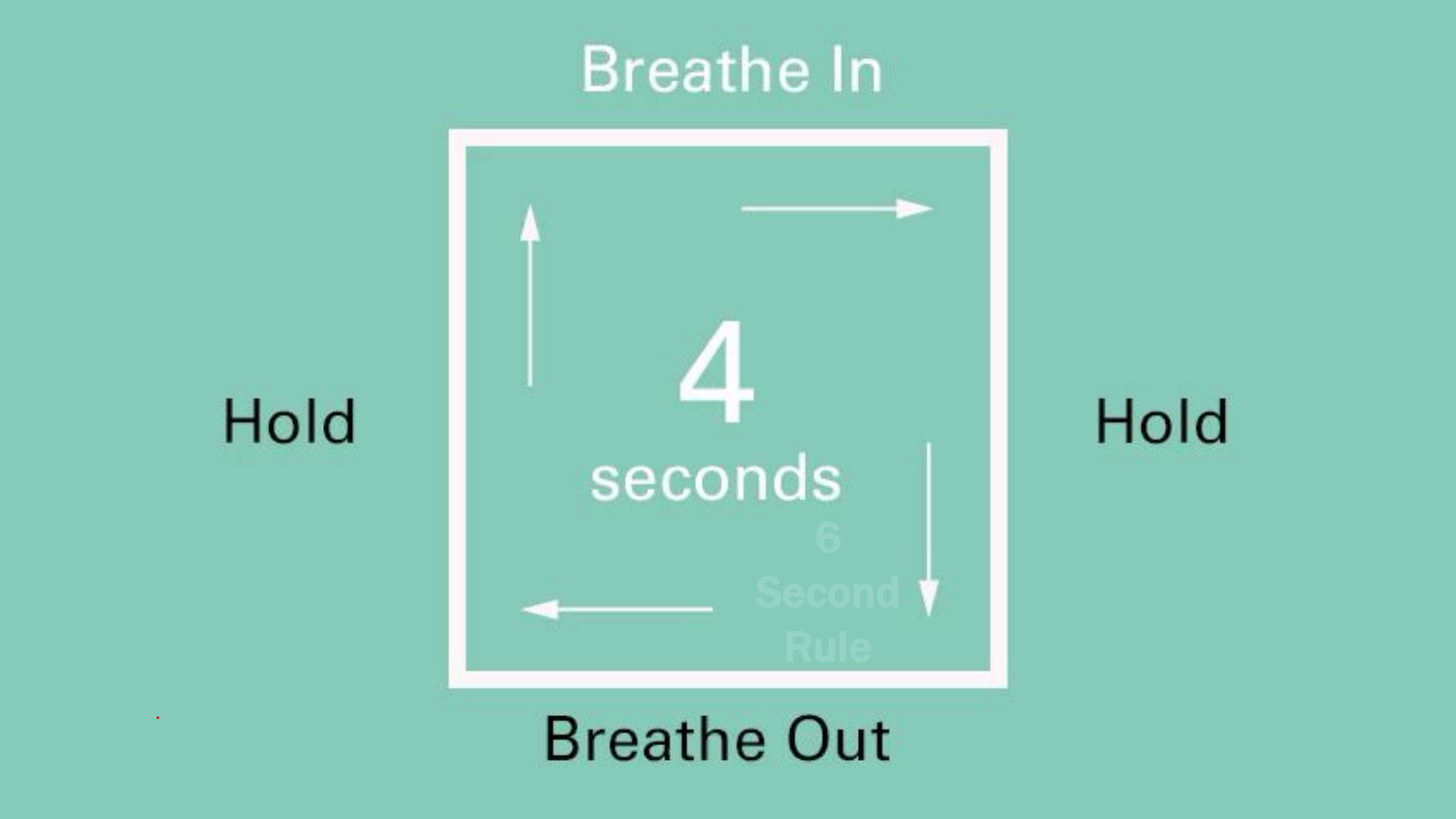#### Key to Resilience Deal with Amygdala Hijack

**.** Build resources for future challenges

Lessons Learned

**Thinking Traps** 

Control



Marinade in the good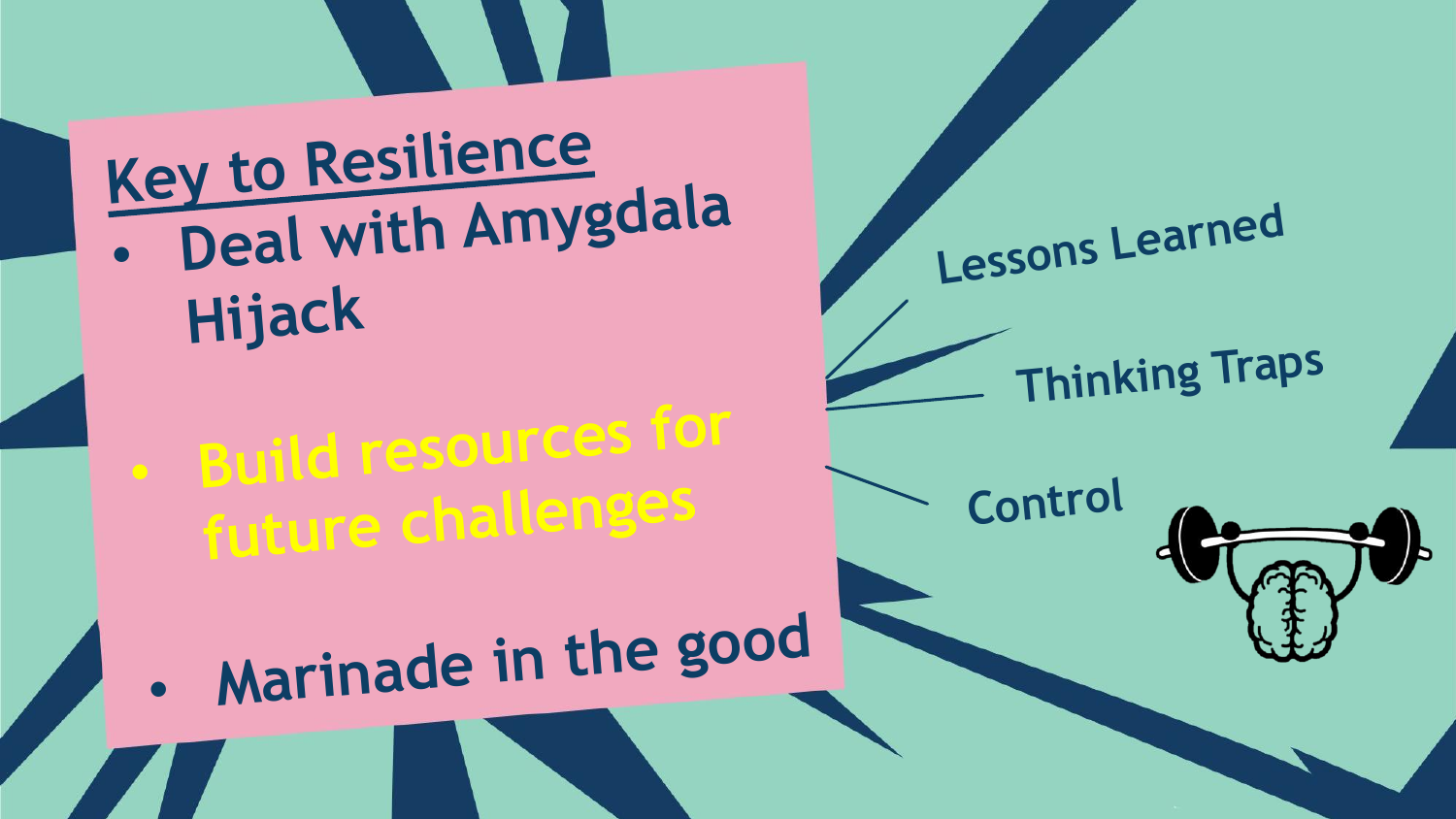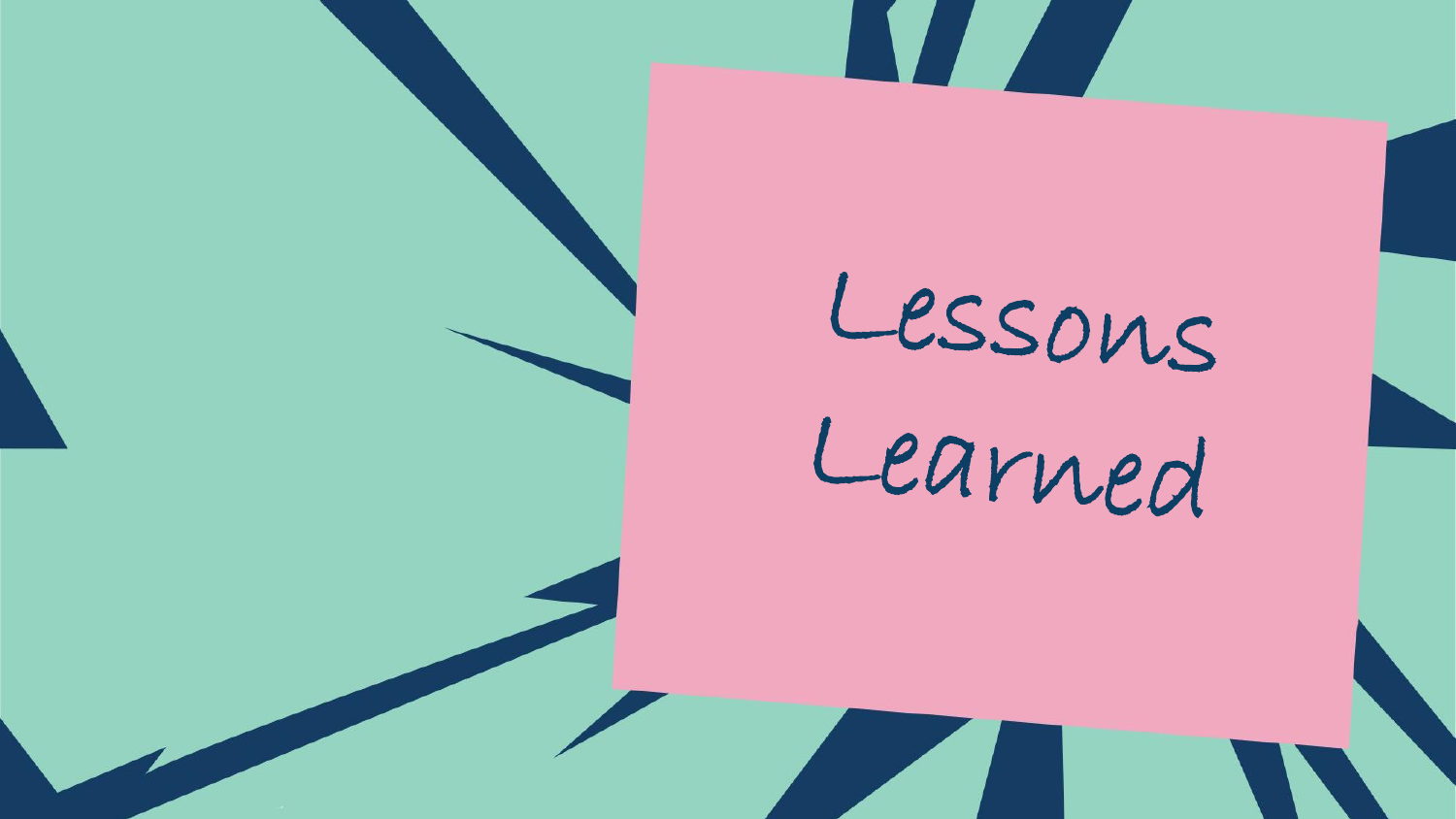Think about a time in the past that was difficult, where you had to call upon all your resources to deal with it.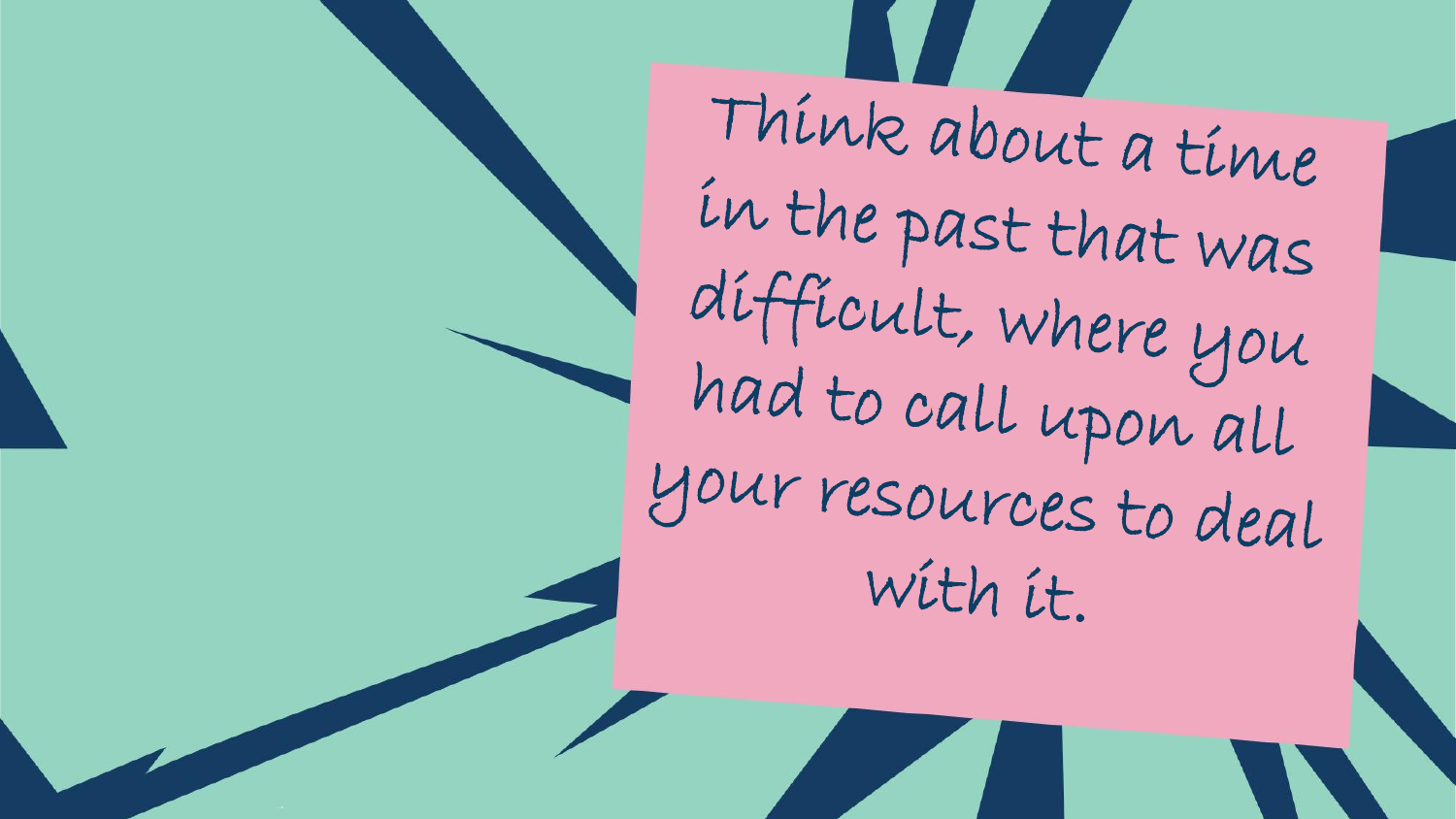| <b>SUPPORTS</b><br>(that hold you up)         | <b>STRATEGIES</b><br>(that keep you moving)                                           |
|-----------------------------------------------|---------------------------------------------------------------------------------------|
| PEOPLE THAT KEEP<br>YOU UPRIGHT               | THINGS THAT HELP<br>YOU DEAL WITH<br>NEGATIVE <u>THOUGHTS</u><br><u>AND FEELINGS</u>  |
|                                               |                                                                                       |
| <b>SAGACITY</b><br>(give you comfort/hope)    | <b>SOLUTIONS</b><br>(behaviours you've shown)                                         |
| <u>WISDOM &amp; INSIGHTS</u><br>YOU HOLD ONTO | WHAT BEHAVIOUR AND<br>SOLUTIONS HELPED<br>BEFORE: EG. PROBLEM<br>SOLVING, INFORMATION |

#### **4 S Framework**

**My Past Sources of Resilience**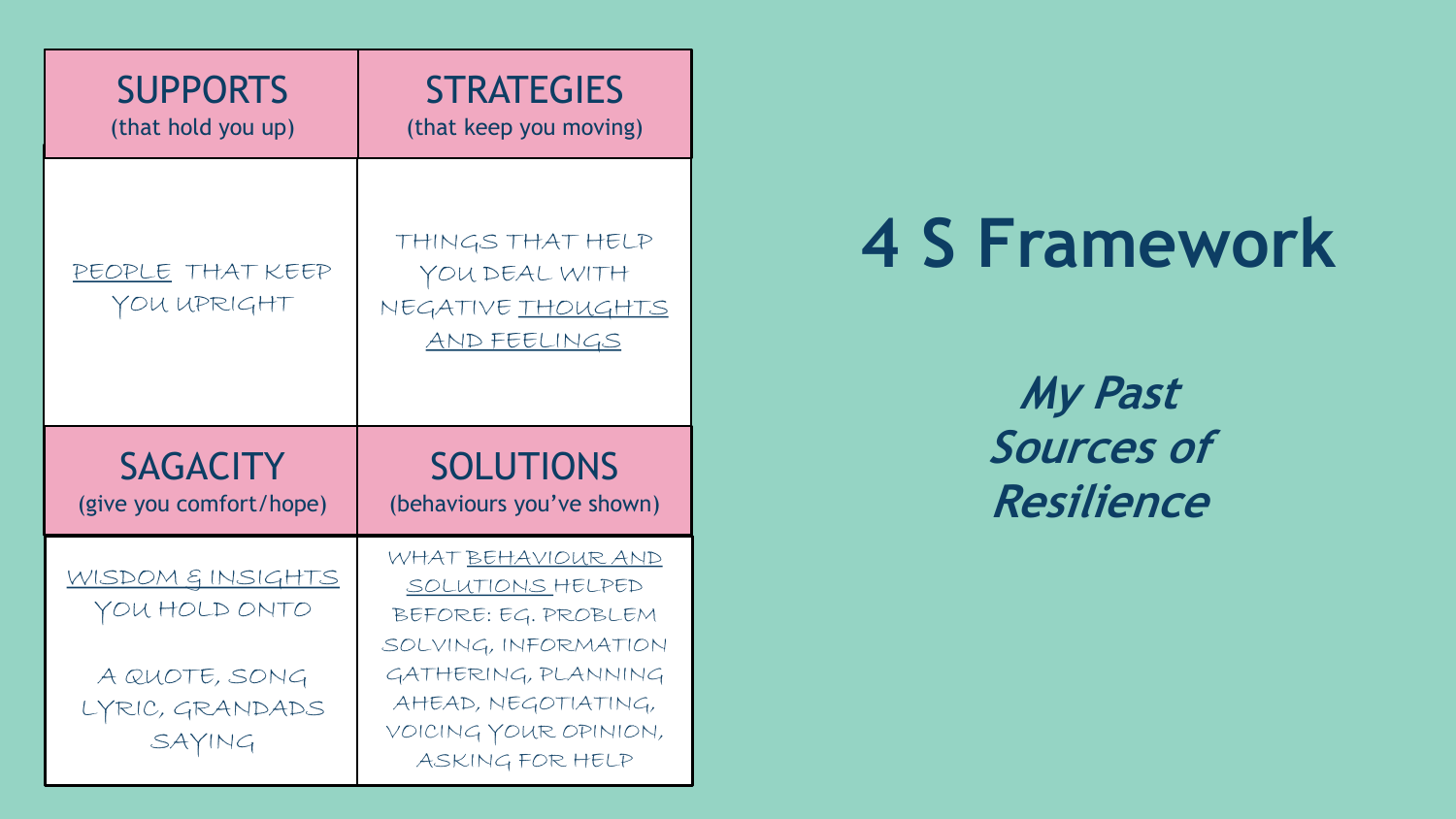Thinking

Traps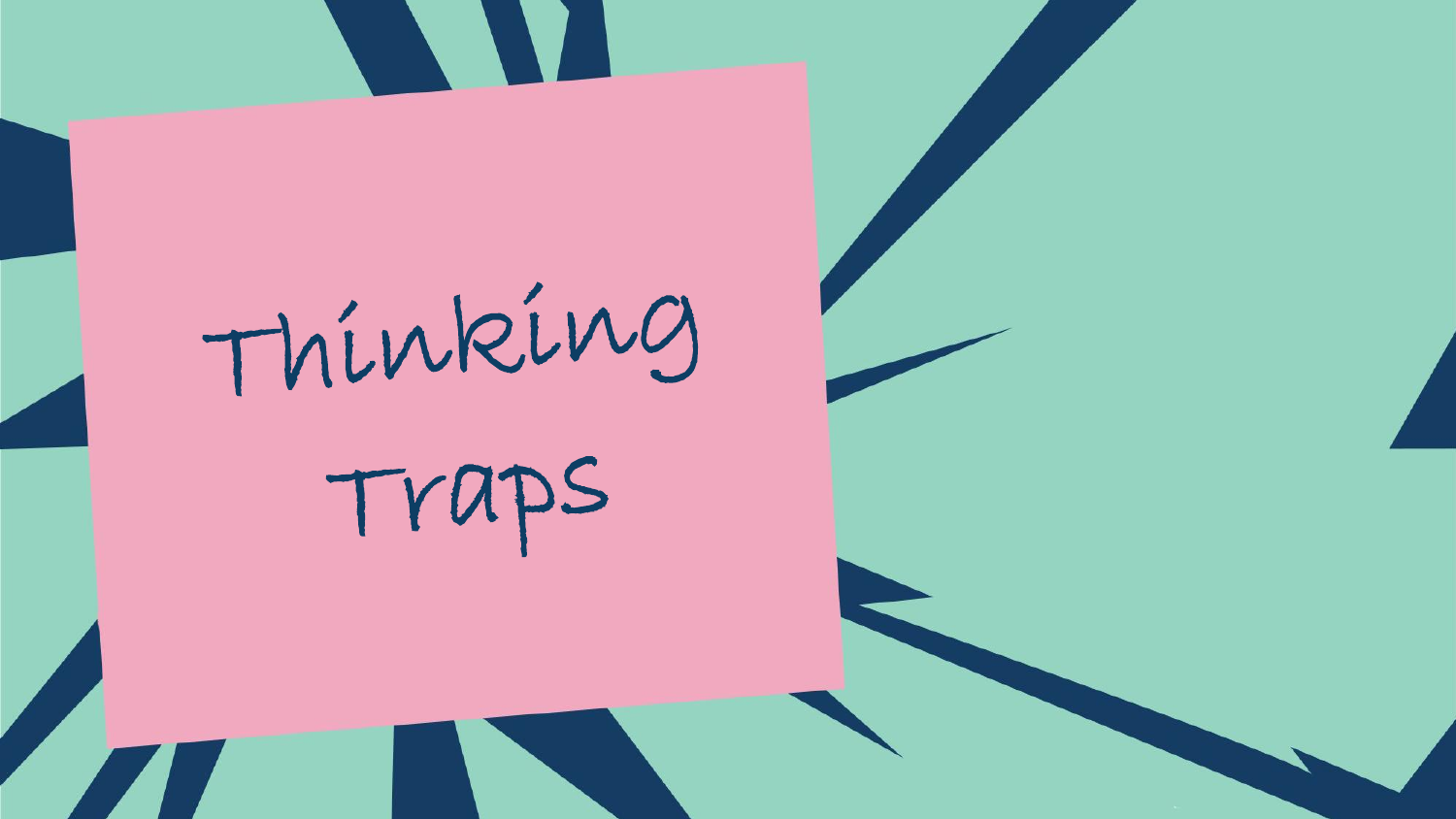







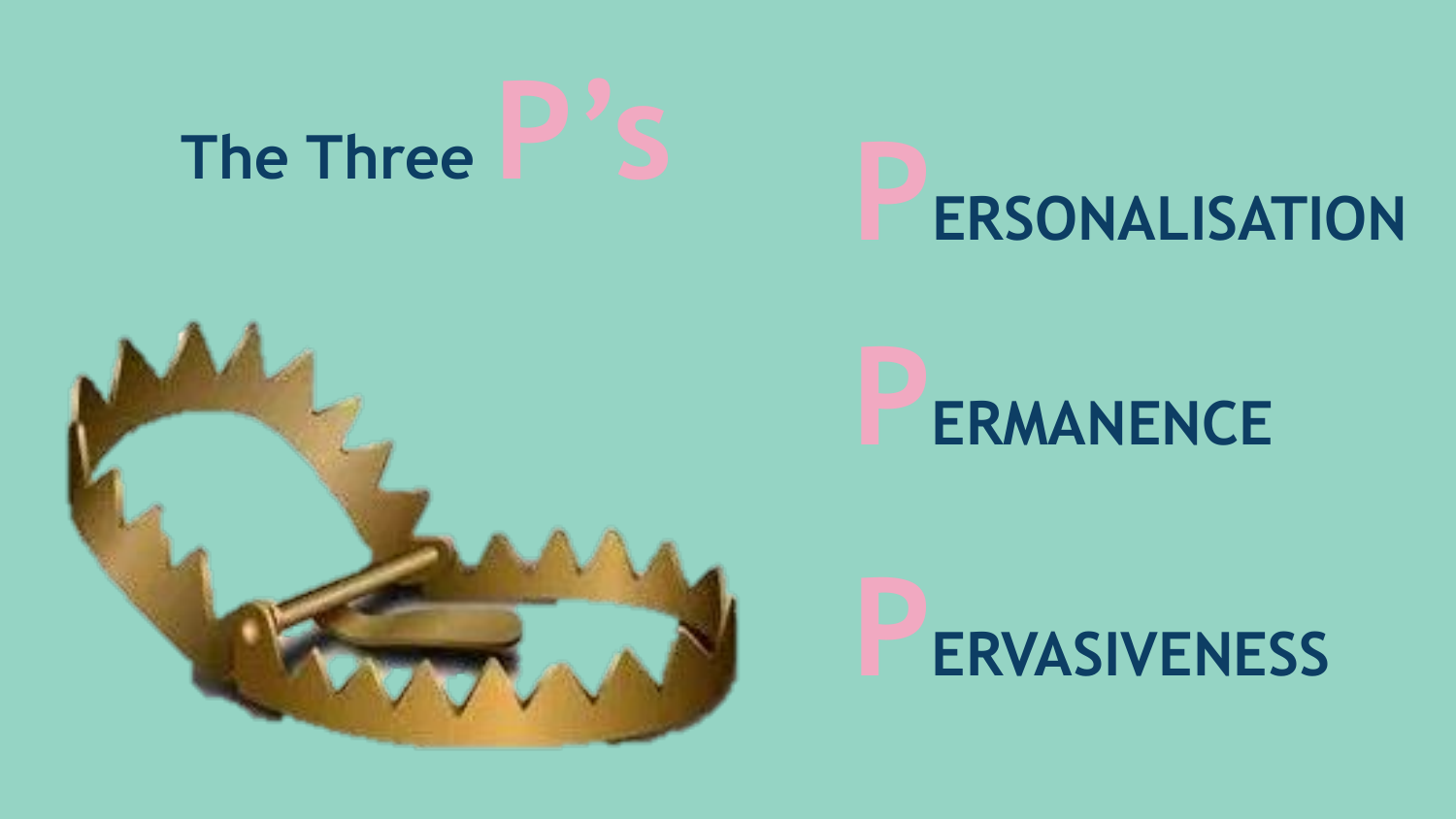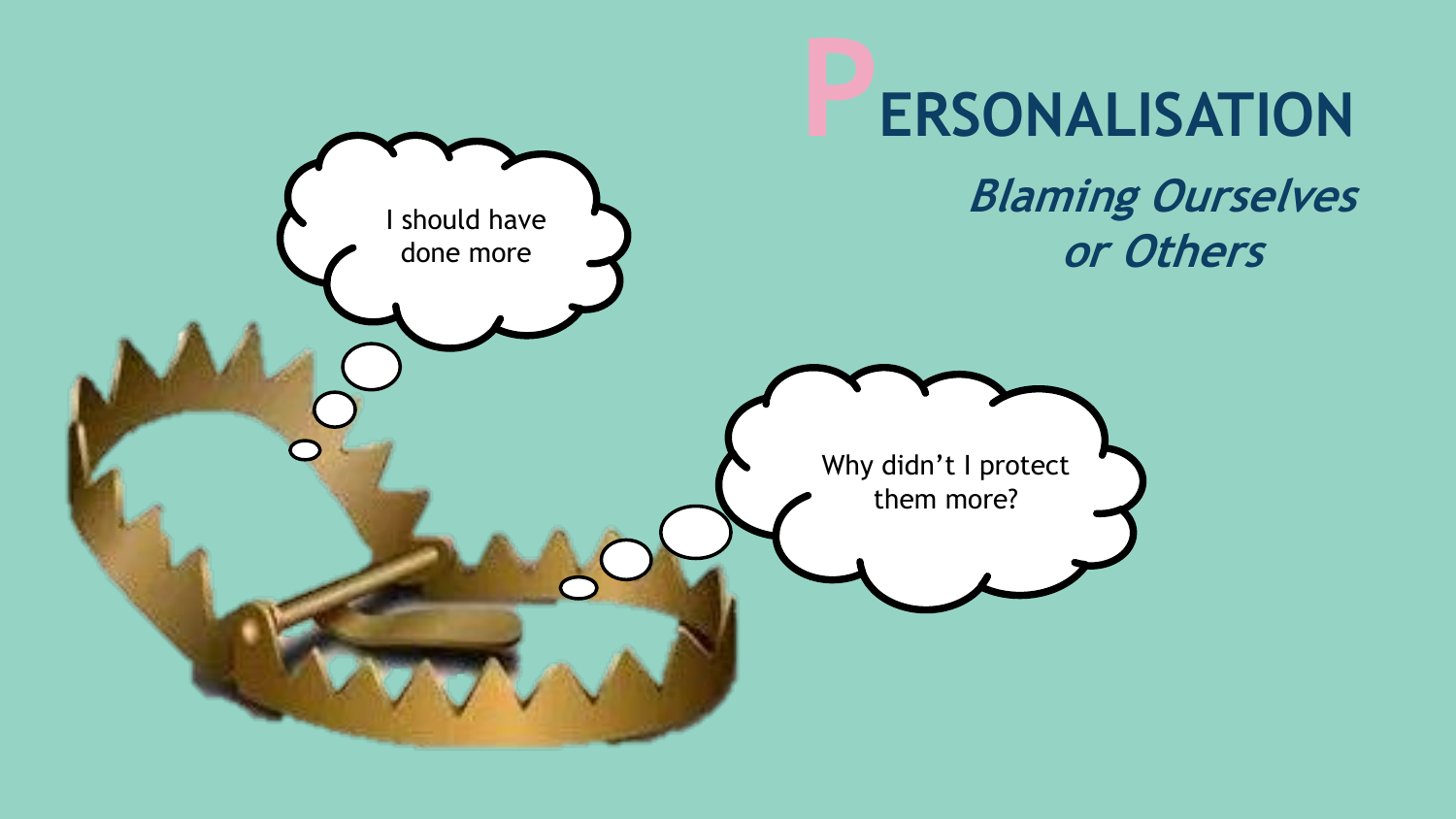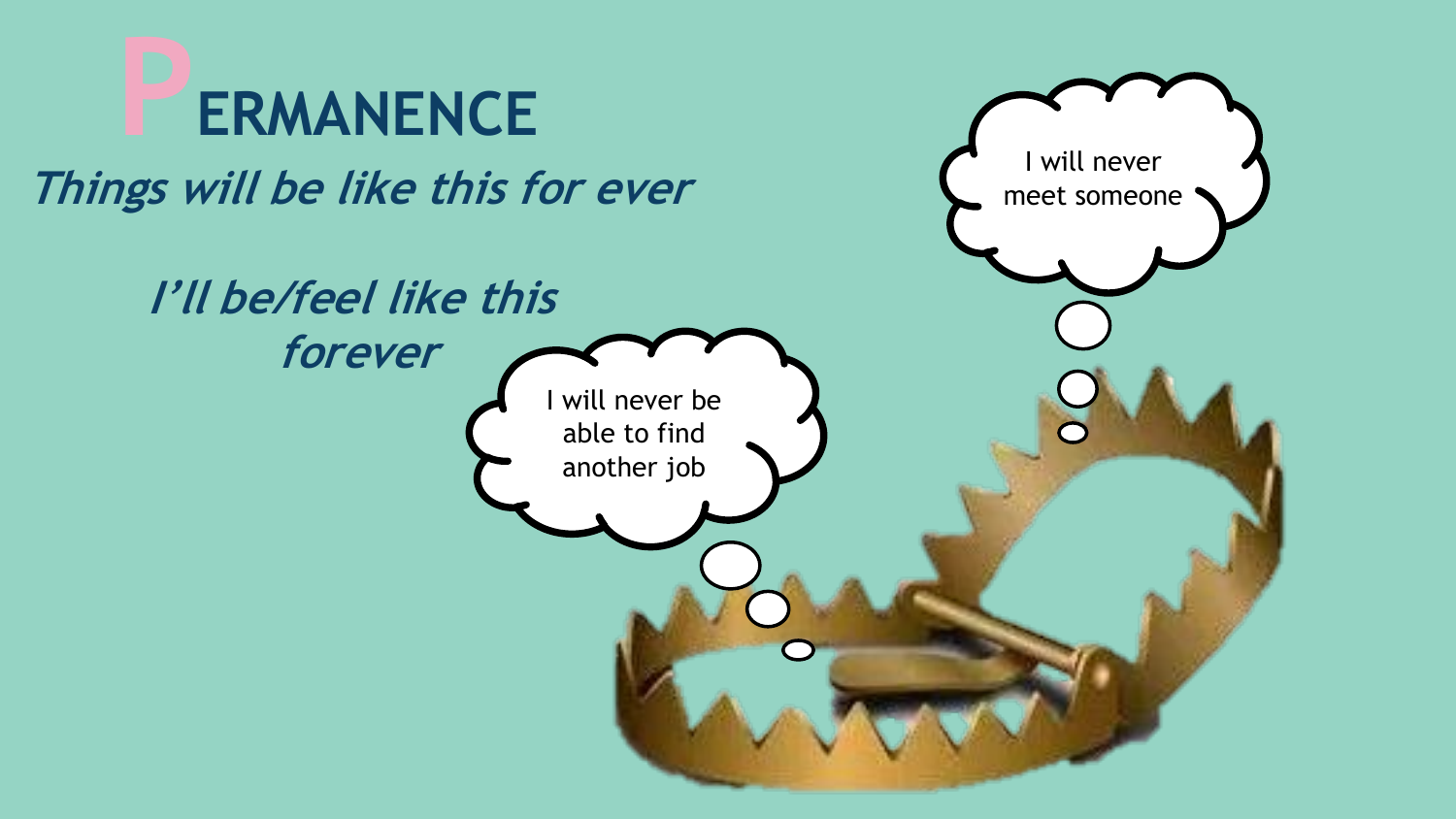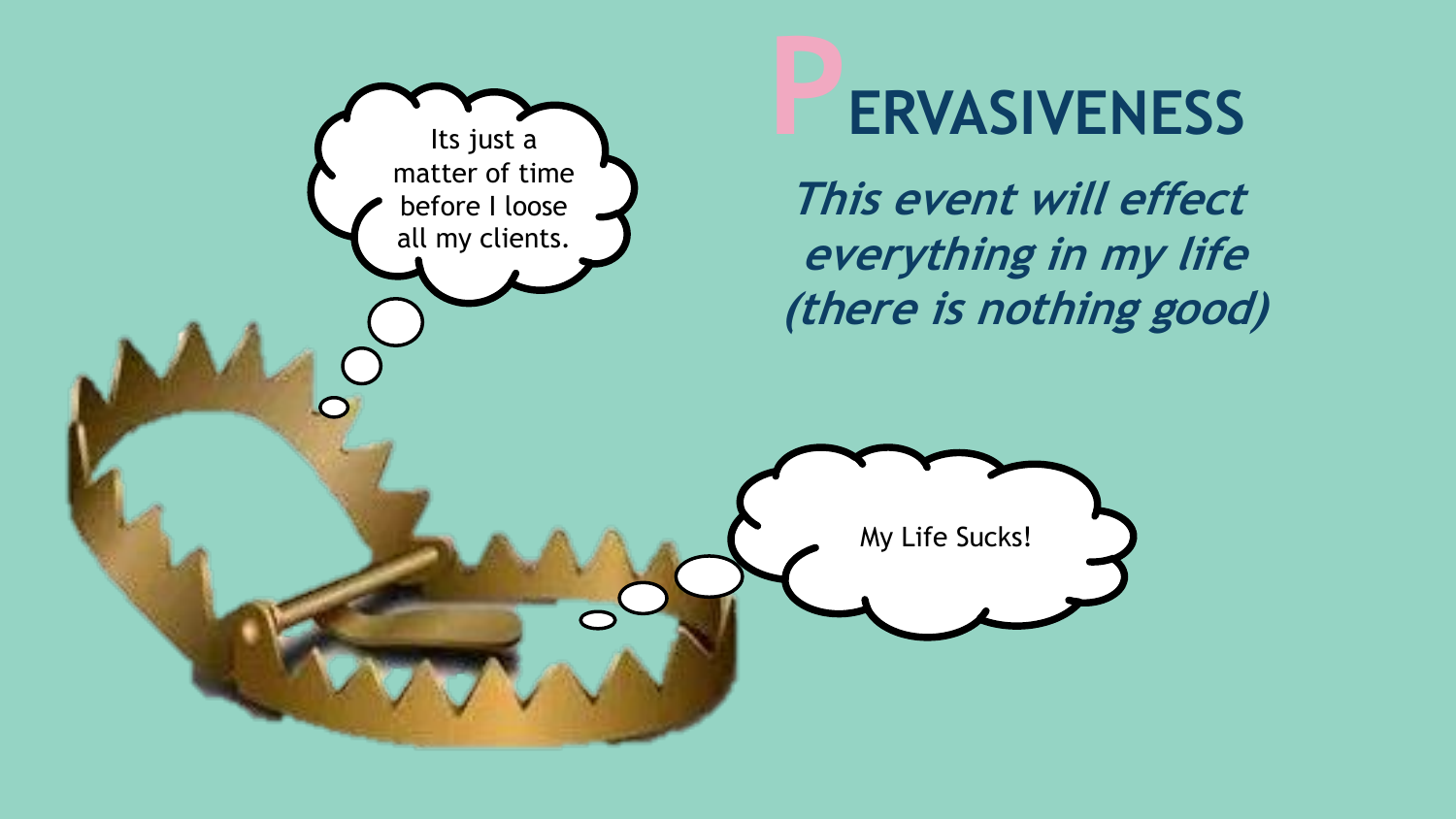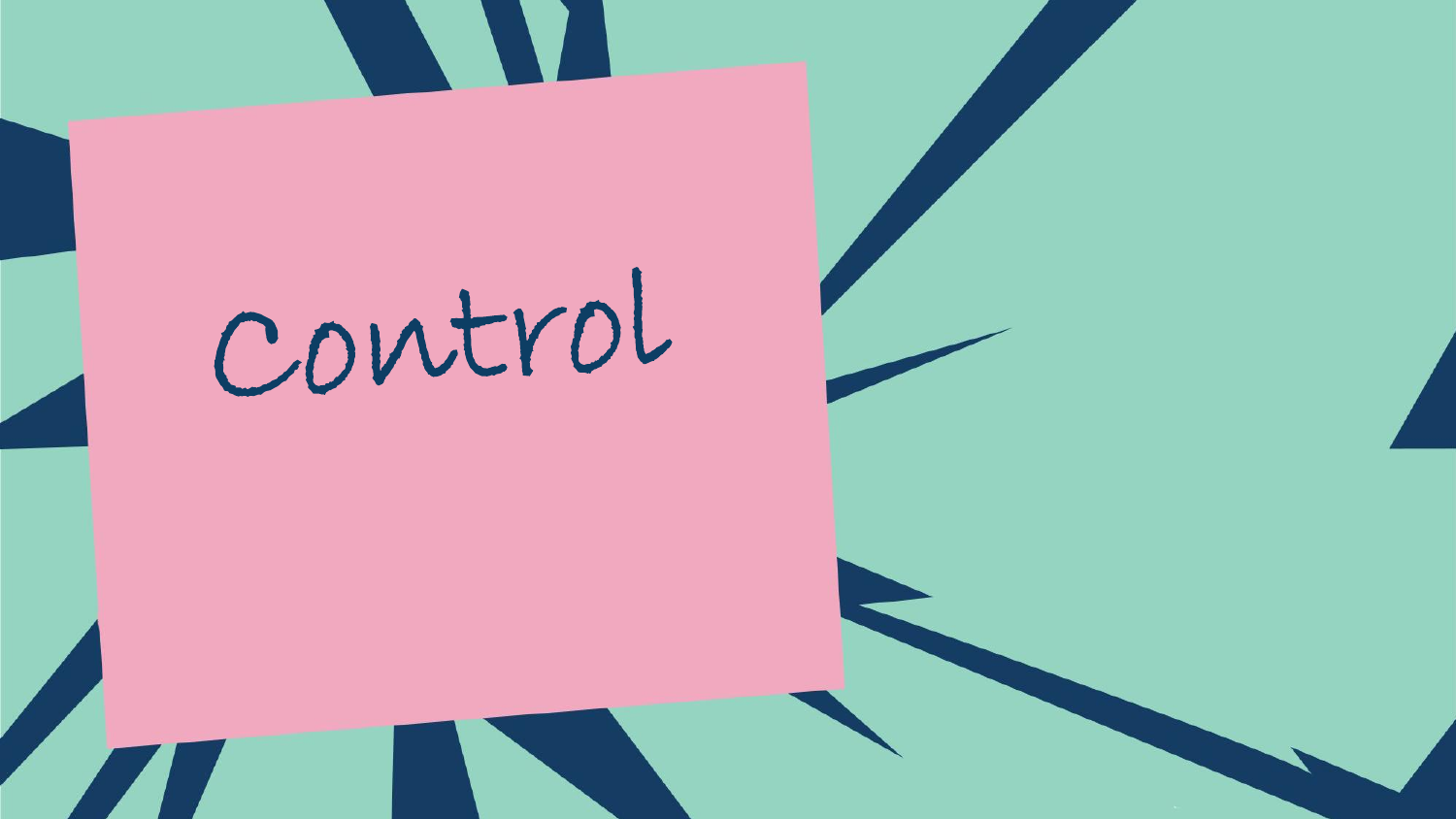

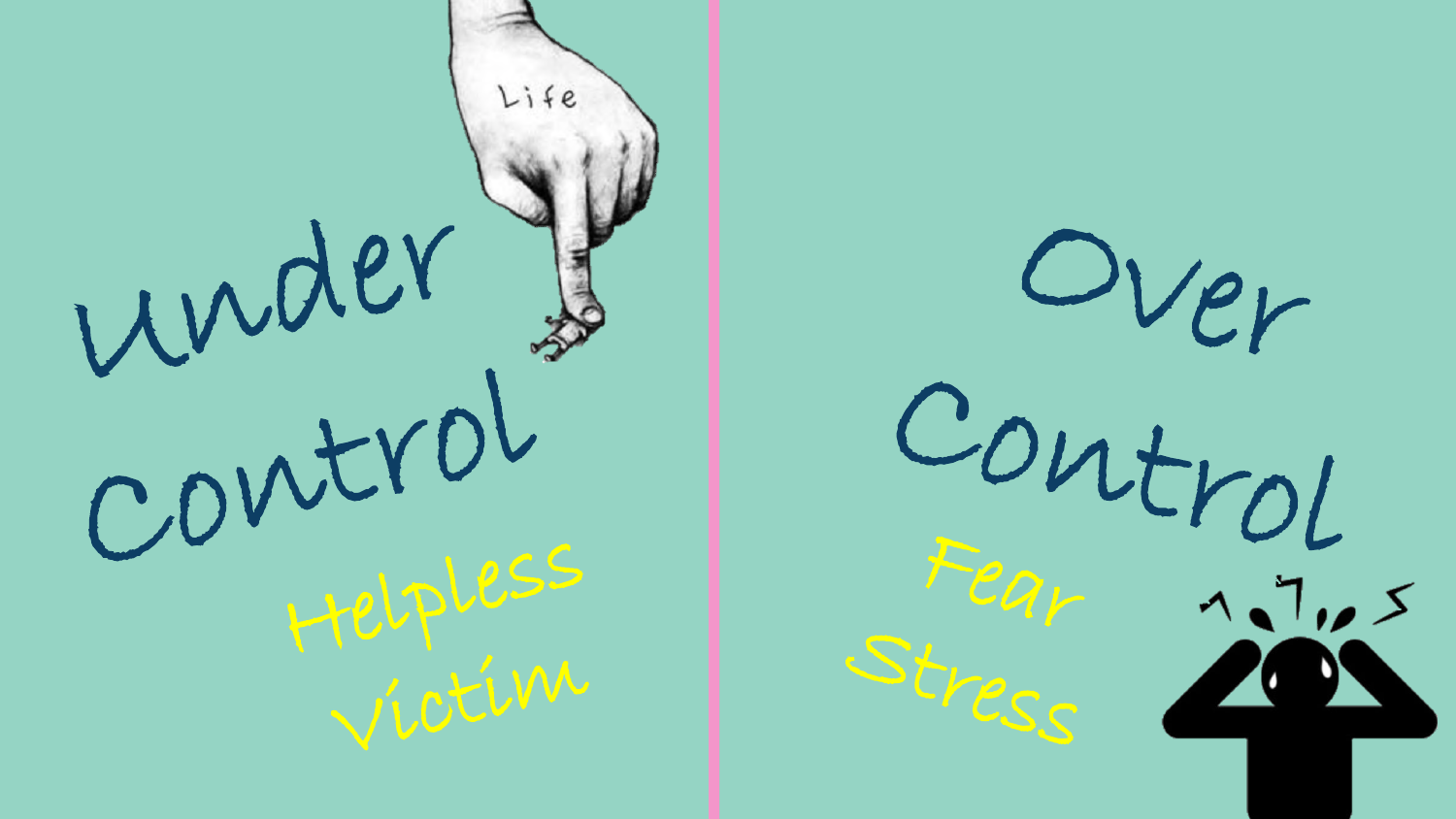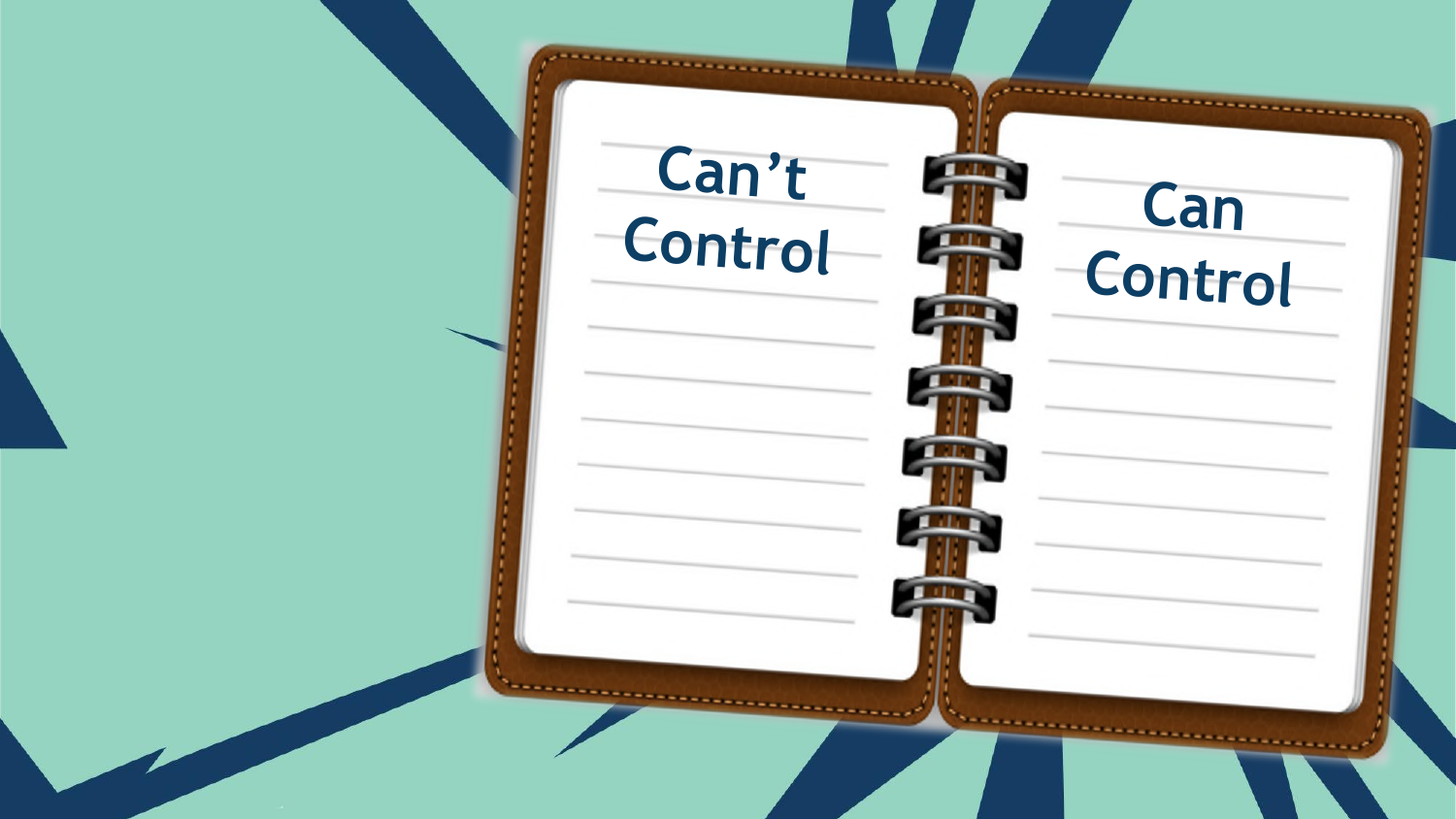### **Adaptive Coping**

**Can't** 

**Can** 

**Control**

Responsiblity

Autonomuy

**Control**

Surrender

Letting Go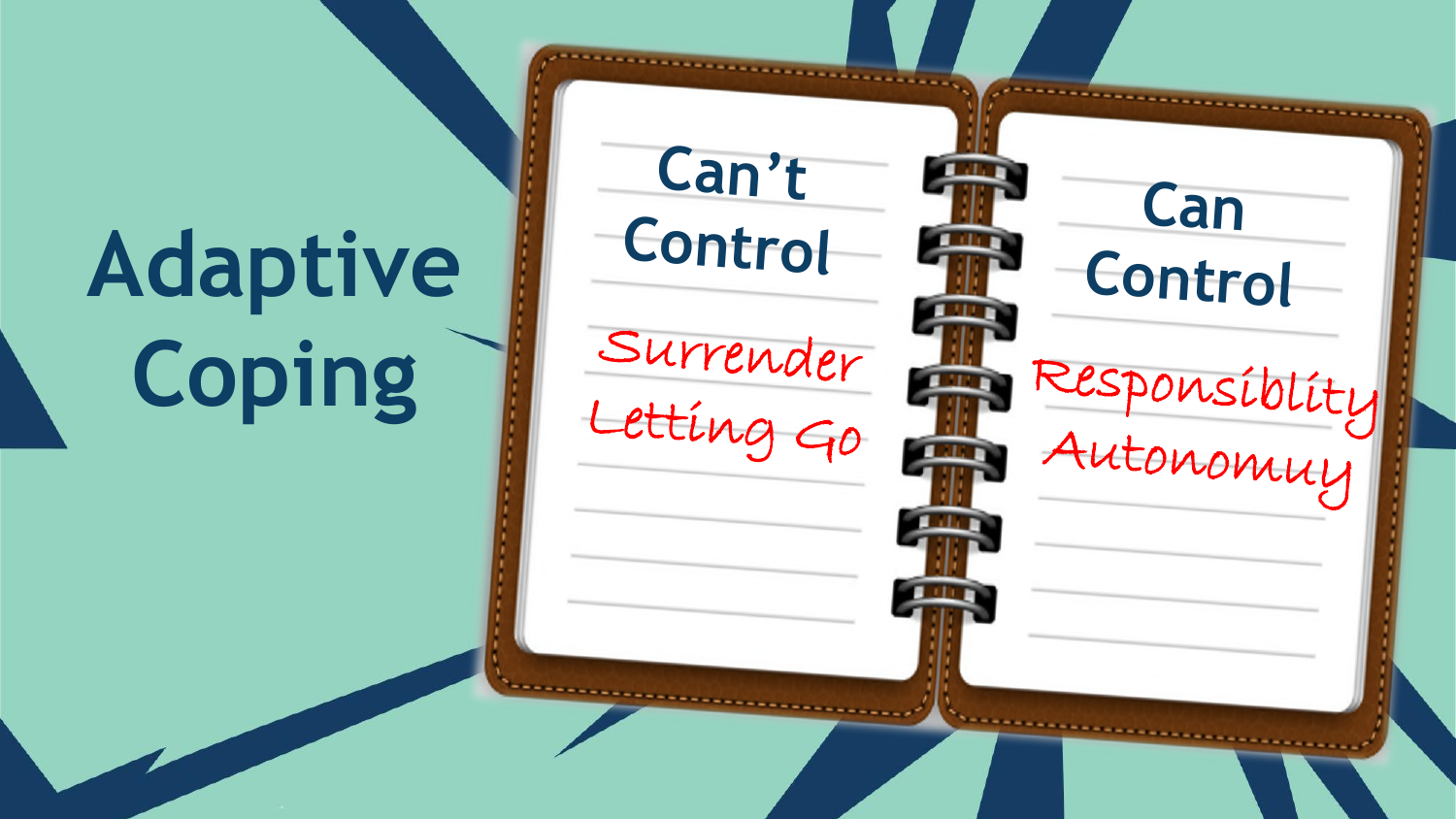### Key to Resilience · Deal with Amygdala Hijack

· Build resources for future challenges

Marinade in the good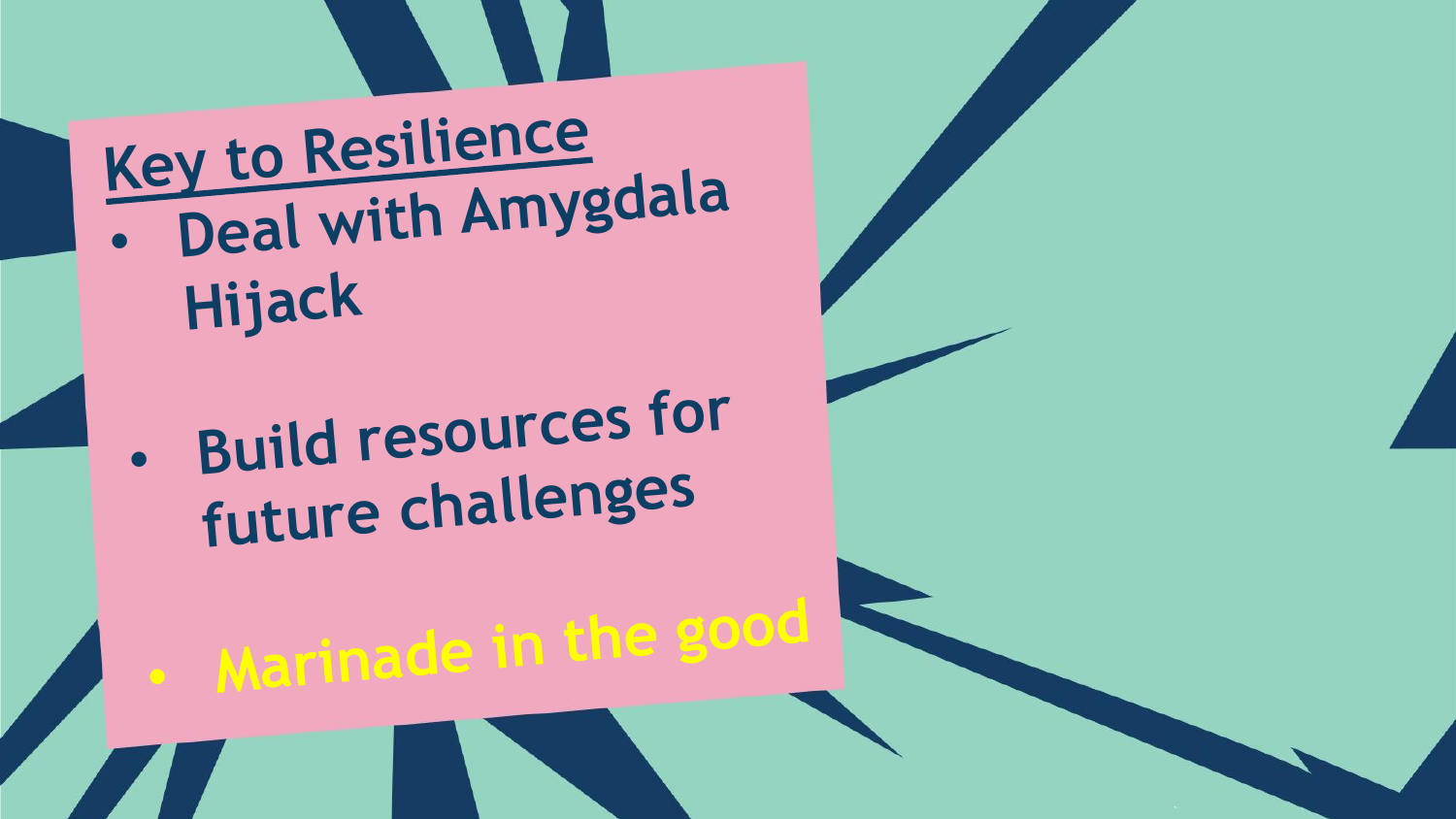

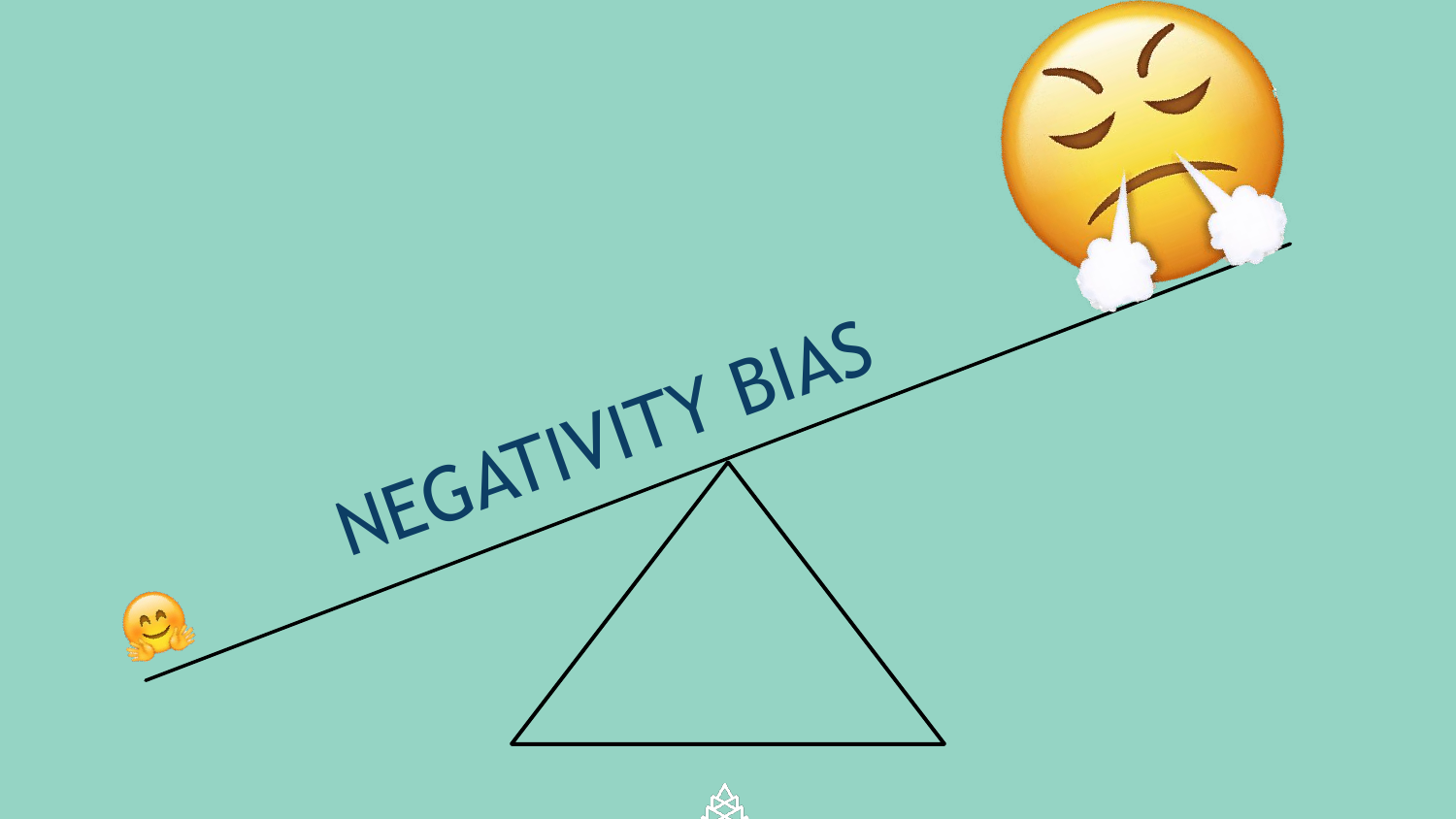

**GOOD**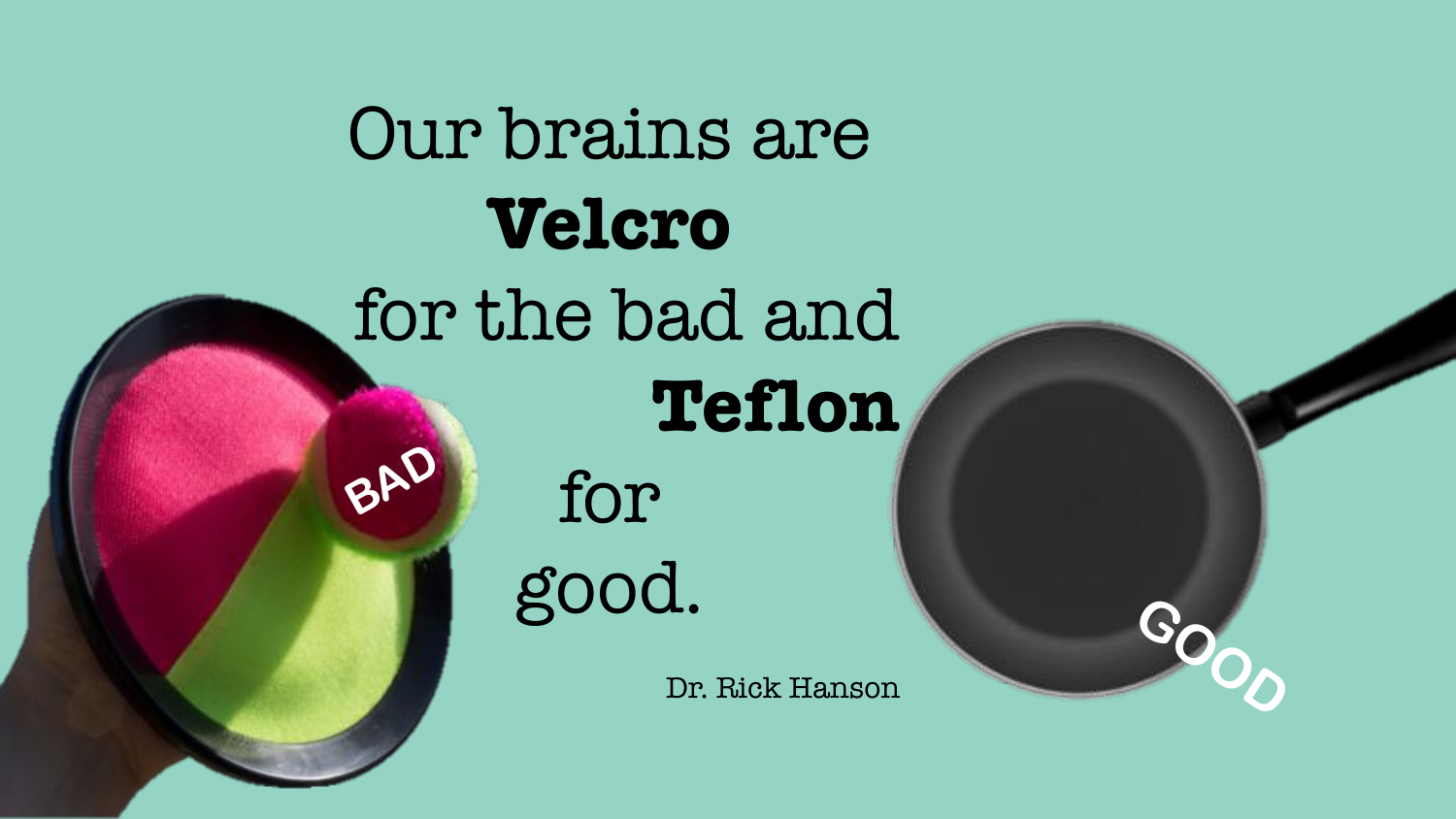**SURVIVAL IS THE GAME OF THE BRAIN**

**We have a brain designed to**

• **Scan for bad news Over focus on it Over -react to it Fast track it to memory**<br>**Become gradually desensitize to it over time**

 $\bullet$ 

 $\bullet$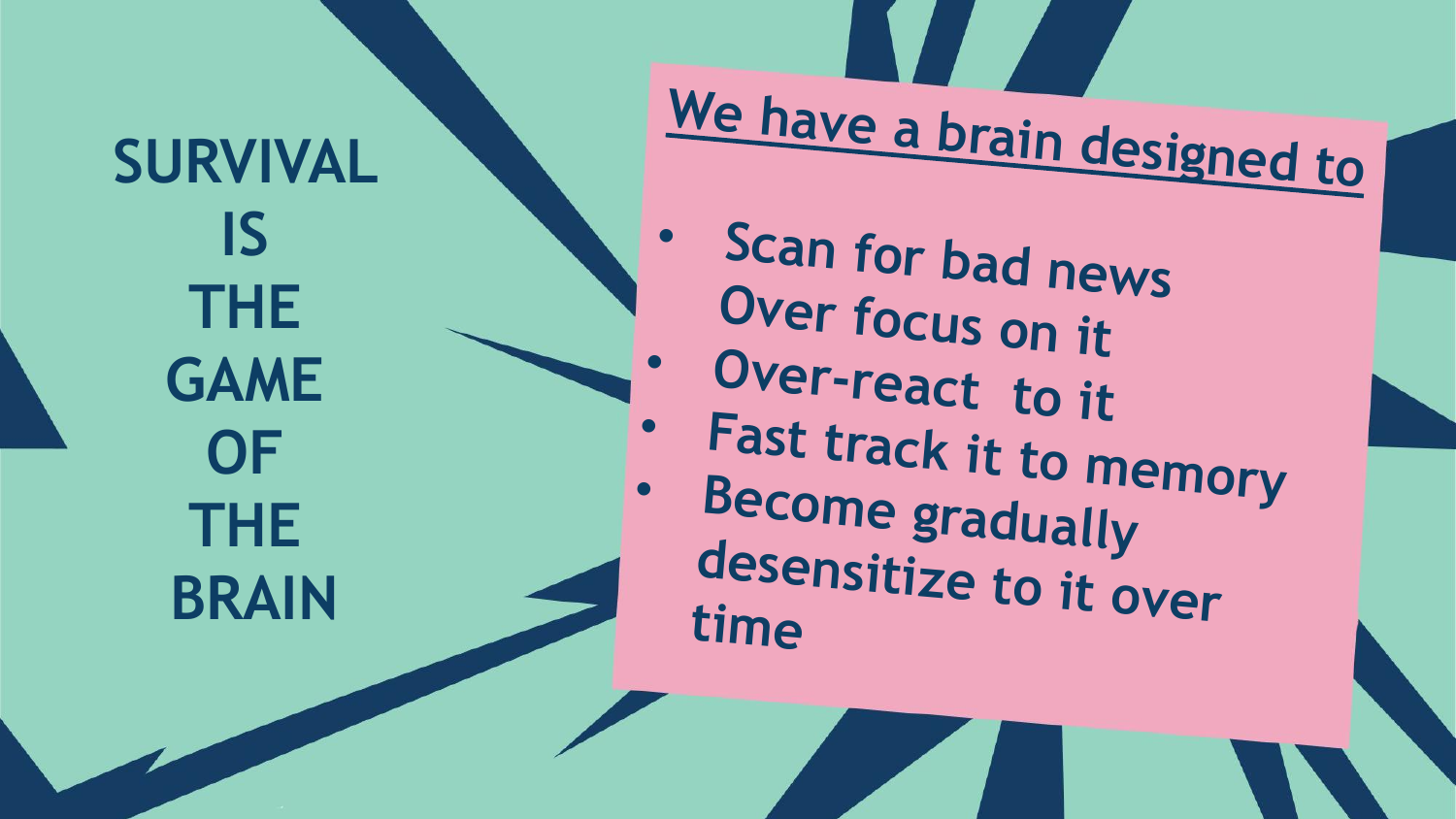

#### TAKE IN THE GOOD

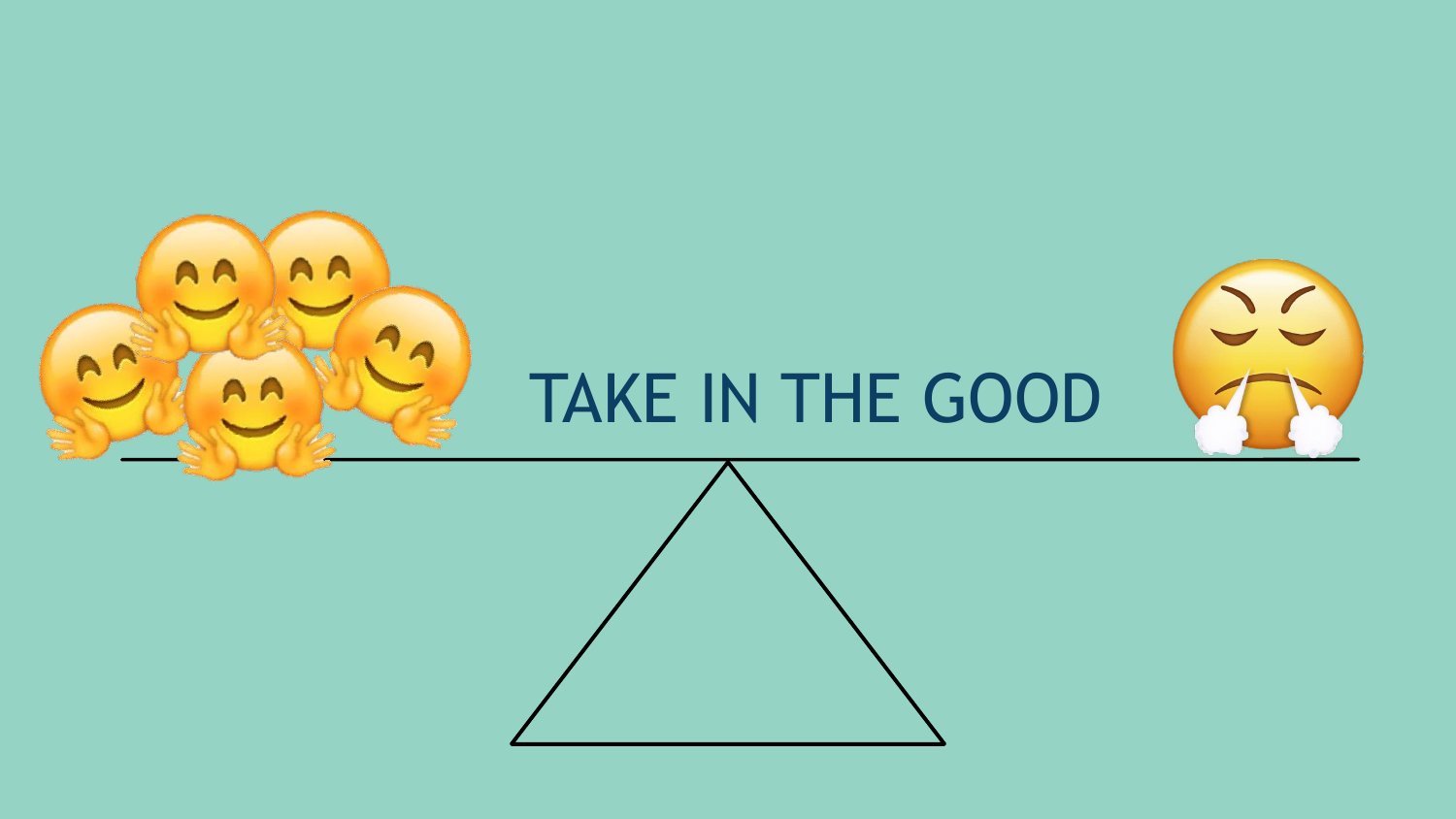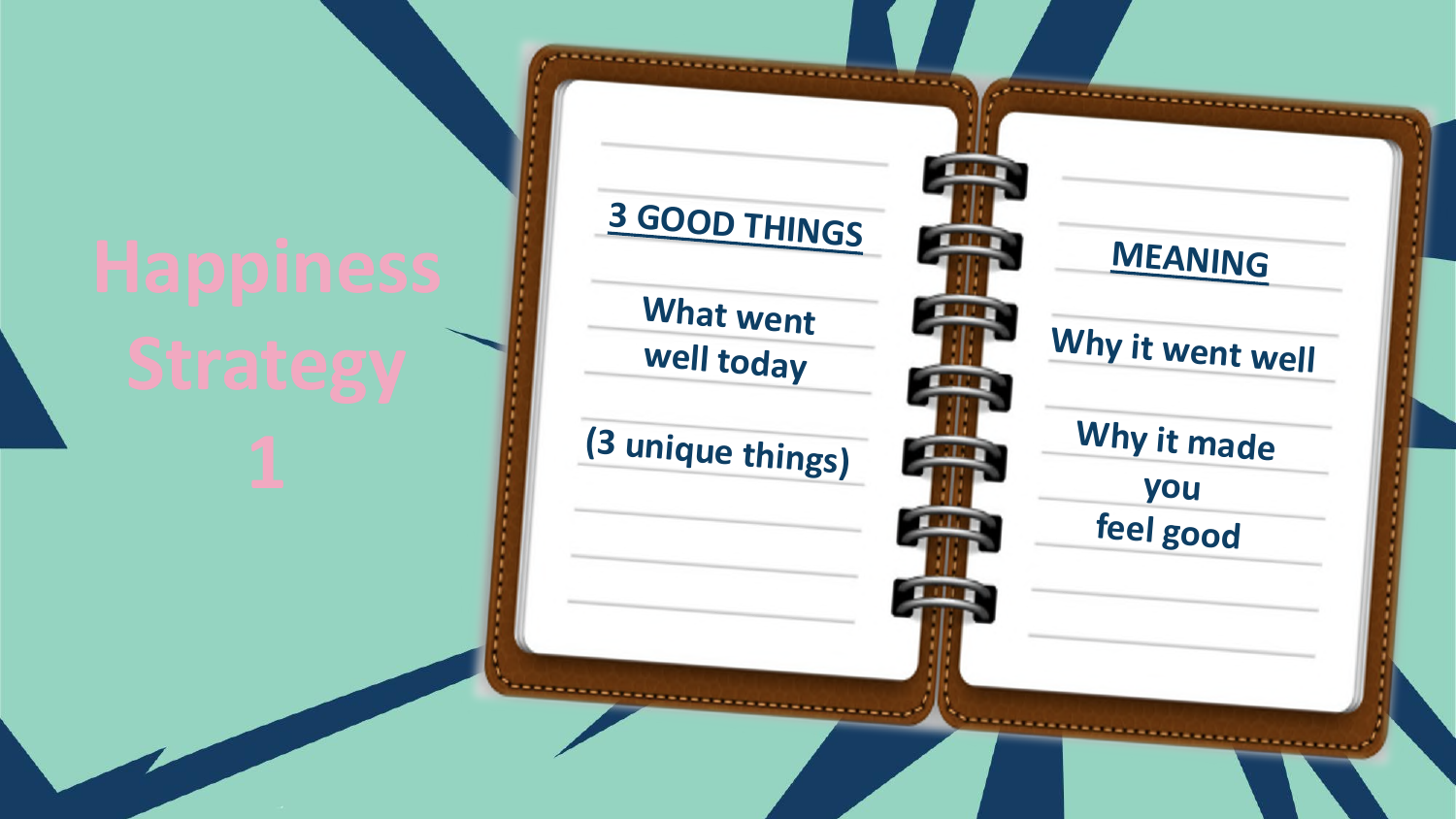**3 new things I'm grateful for**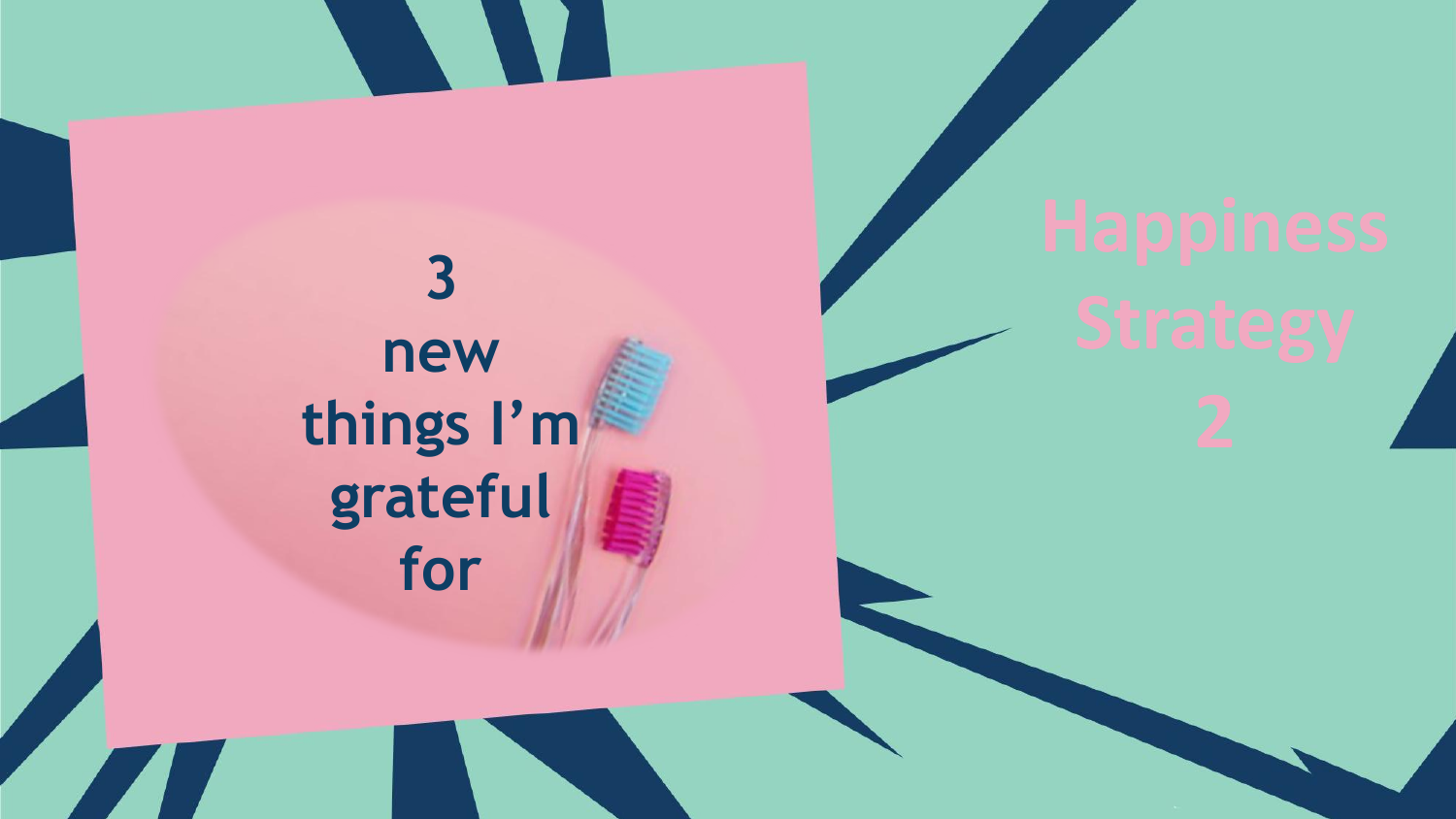**Fast track a good moment to memory bank in the brain**

Stay with it for a breath longer Feel it in your body

Focus on what feels good about it

#### **Happiness Strategy 3**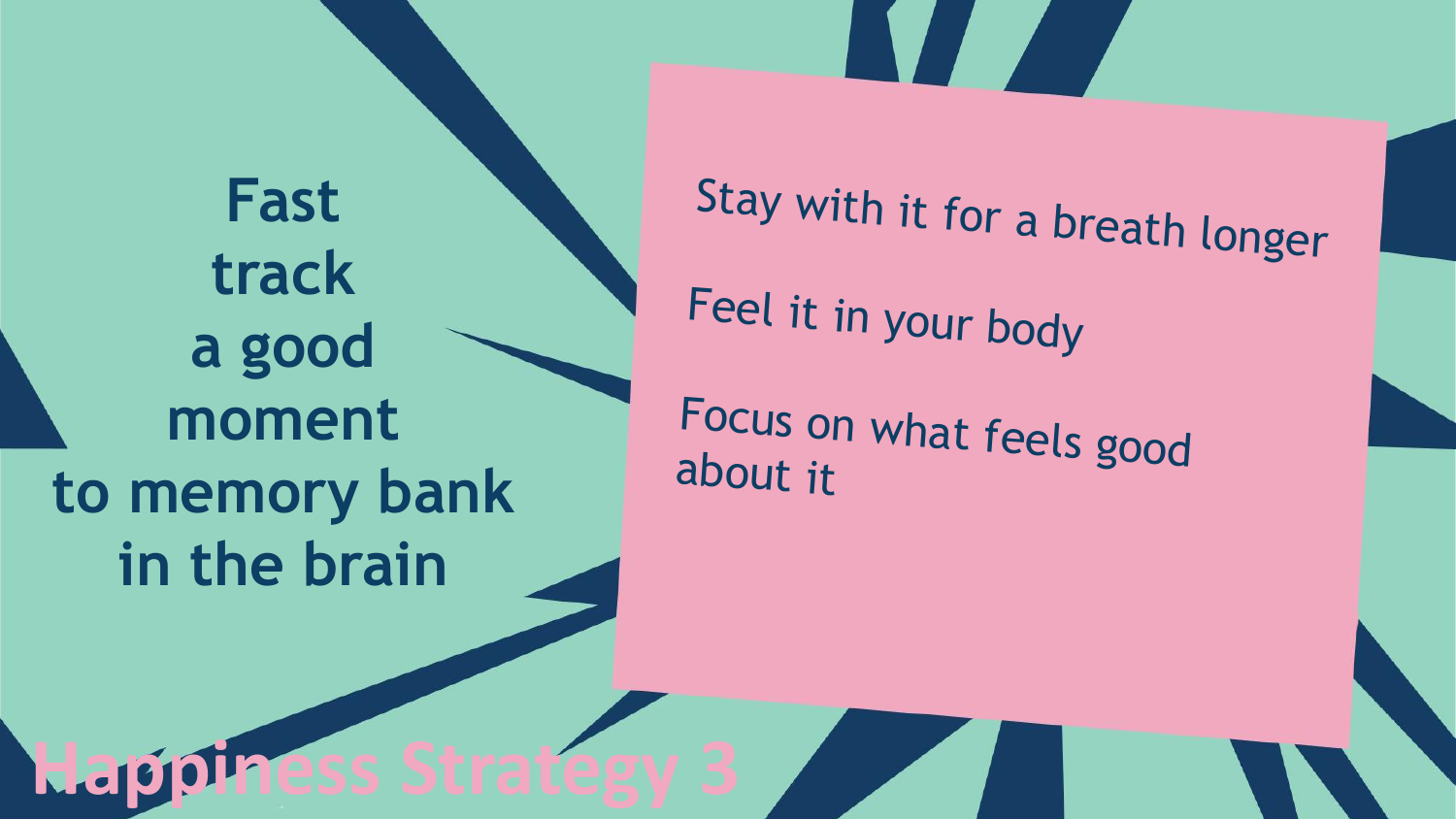Key to Resilience Deal with the Amygdala Hijack

**Build inner resources** for future challenges

**Lessons Learned** 

Control

**Thinking Traps** 

Marinate in the good  $\bullet$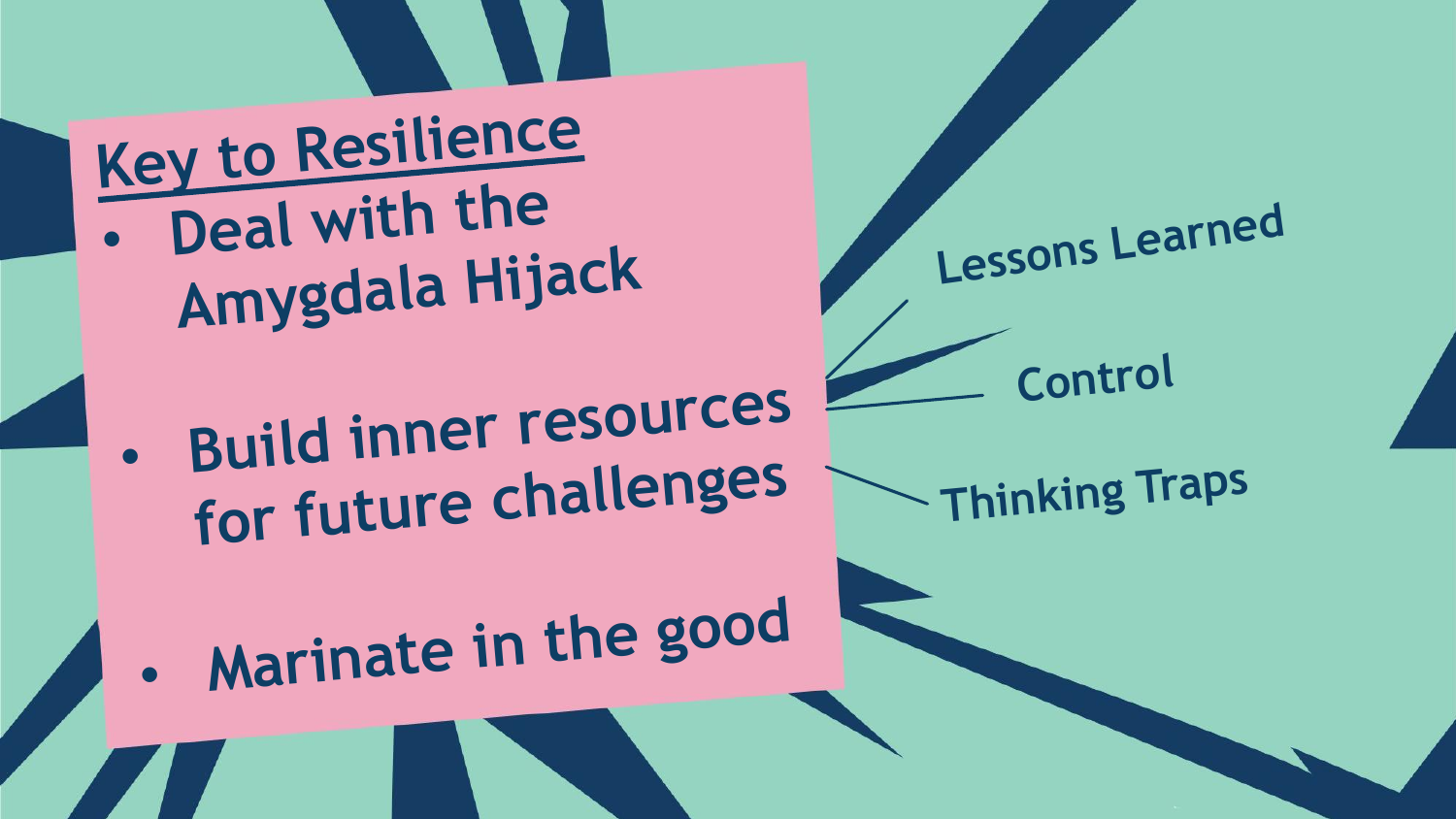